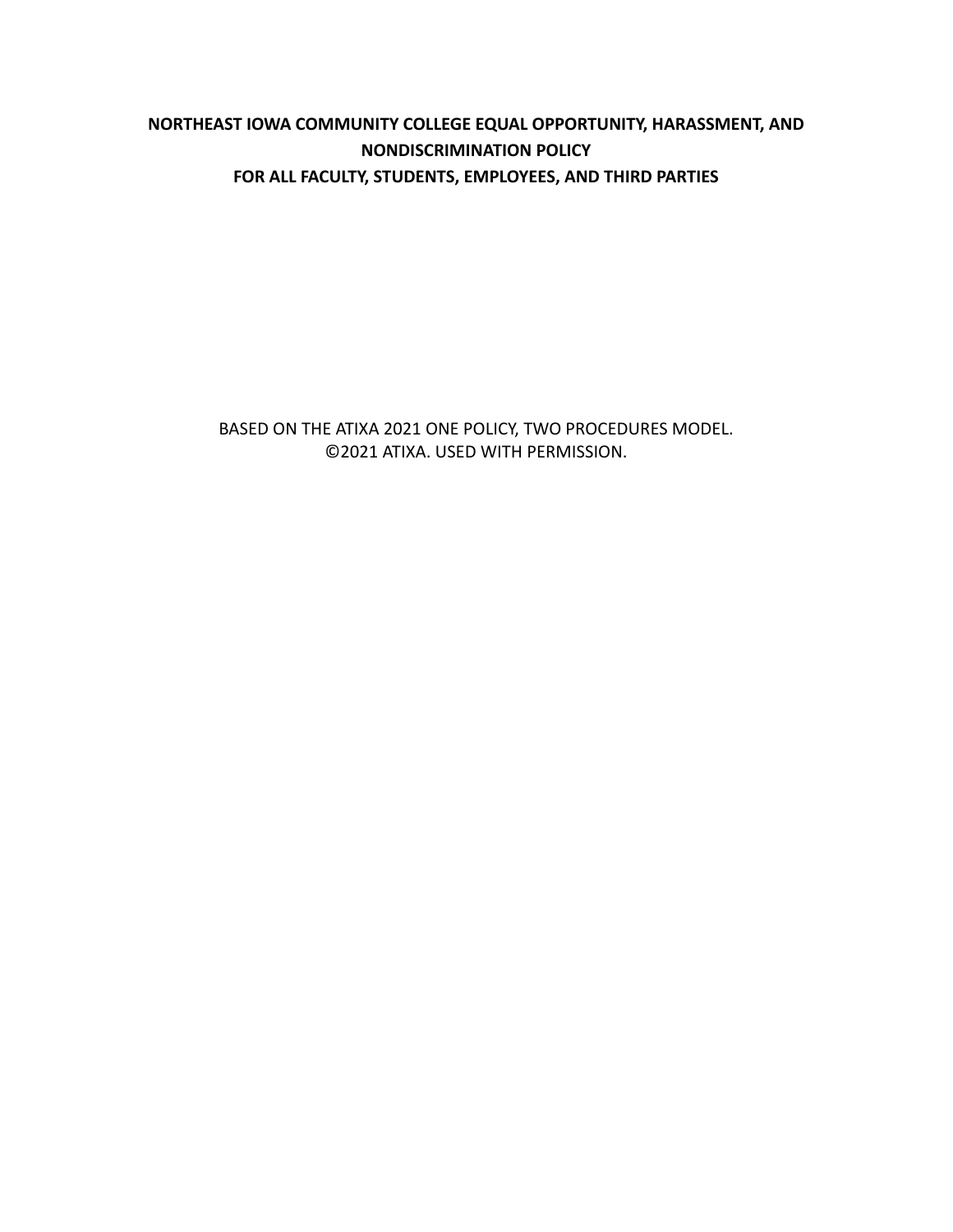## **POLICY: EQUAL OPPORTUNITY, HARASSMENT, AND NONDISCRIMINATION**

### **1. Rationale for Policy**

NICC is committed to providing a workplace and educational environment, as well as other benefits, programs, and activities, that are free from discrimination and harassment based on a protected characteristic, and retaliation for engaging in a protected activity.

NICC values and upholds the equal dignity of all members of its community and strives to balance the rights of the parties in the grievance process during what is often a difficult time for all involved.

To ensure compliance with federal, state, and local civil rights laws and regulations, and to affirm its commitment to promoting the goals of fairness and equity in all aspects of the education program or activity, NICC has developed policies and procedures that provide a prompt, fair, and impartial process for those involved in an allegation of discrimination or harassment on the basis of a protected characteristic, and for allegations of retaliation.

### **2. Applicable Scope**

The core purpose of this policy is the prohibition of all forms of discrimination. Sometimes, discrimination involves exclusion from or different treatment in activities, such as admission, athletics, or employment. At other times, discrimination takes the form of harassment or, in the case of sex-based discrimination, it can encompass sexual harassment, sexual assault, stalking, sexual exploitation, dating violence, or domestic violence. When an alleged policy violation is reported, the allegations are subject to resolution using NICC's "Process A" or "Process B," as determined by the Title IX Coordinator, and as detailed below.

When the Respondent is a member of the NICC community, a Formal Complaint may be filed and a grievance process may be available regardless of the status of the Complainant, who may or may not be a member of the NICC community. This community includes, but is not limited to, students, student organizations, faculty, administrators, staff, and third parties such as [guests, visitors, volunteers, vendors, contractors, invitees, and campers]. The procedures below may be applied to incidents, to patterns, and/or to the institutional culture/climate, all of which may be addressed and investigated in accordance with this Policy.

NICC recognizes that reports and/or Formal Complaints under this Policy may include multiple forms of discrimination and harassment as well as violations of other NICC policies; may involve various combinations of students, employees, and other members of the NICC community; and may require the simultaneous attention of multiple NICC departments. Accordingly, all NICC departments will share information, combine efforts, and otherwise collaborate, to the maximum extent permitted by law and consistent with other applicable NICC policies, to provide uniform, consistent, efficient, and effective responses to alleged discrimination and harassment or retaliation.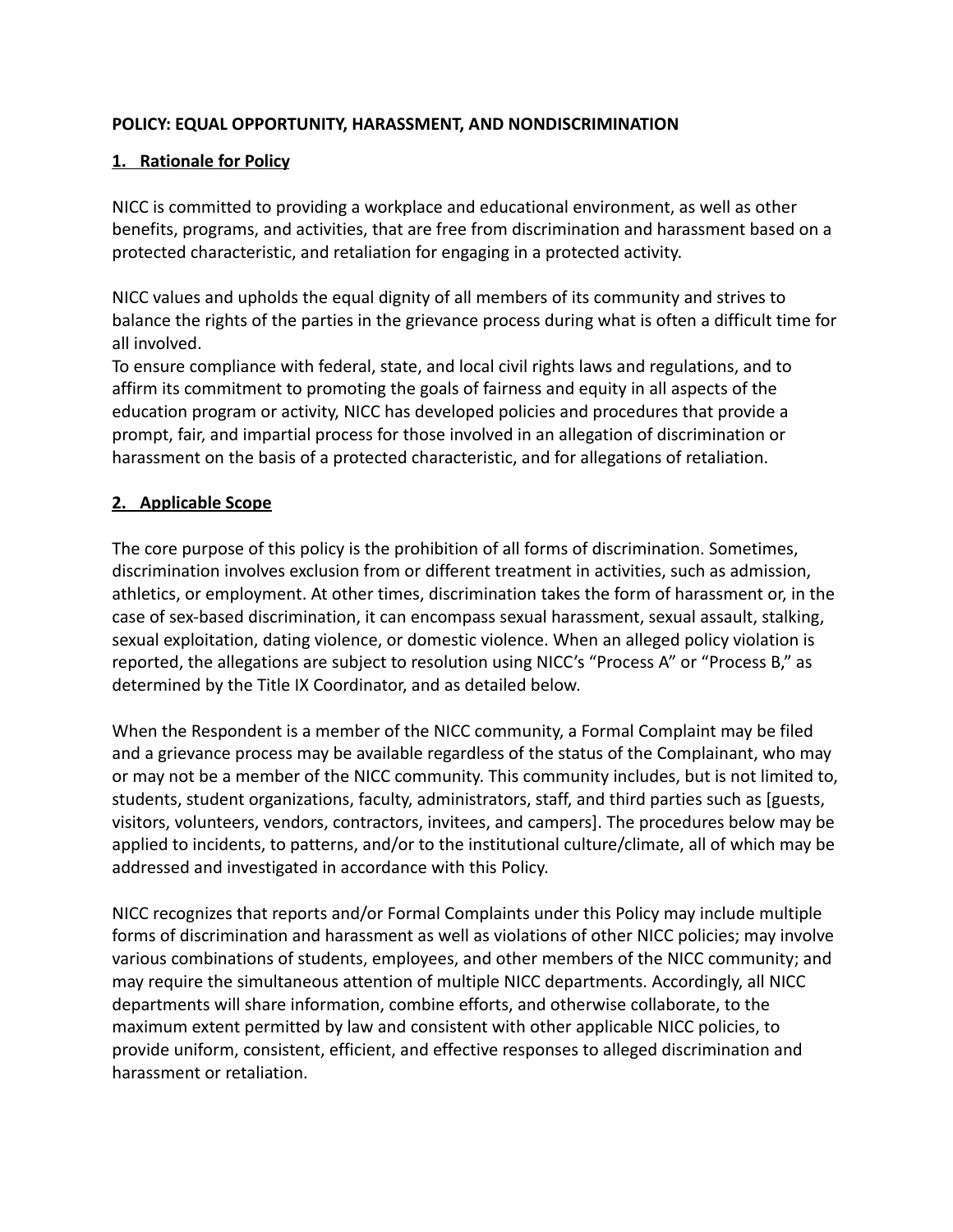### **3. Title IX Coordinator**

The Executive Director for Risk Management serves as the Title IX Coordinator and ADA/504 Coordinator for students, and oversees implementation of NICC's Affirmative Action and Equal Opportunity plan, and NICC's policy on equal opportunity, harassment, and nondiscrimination.

The Title IX Coordinator has the primary responsibility for coordinating NICC's efforts related to the intake, investigation, resolution, and implementation of supportive measures to stop, remedy, and prevent discrimination, harassment, and retaliation prohibited under this Policy.

All parties will be provided with comprehensive information detailing options and resources, which the Title IX Coordinator may also review with the parties in person.

### **4. Independence and Conflict of Interest**

The Title IX Coordinator acts with independence and authority free from bias and conflicts of interest. The Title IX Coordinator oversees all resolutions under this Policy and these procedures. The members of the Title IX Team are vetted and trained to ensure they are not biased for or against any party in a specific case, or for or against Complainants and/or Respondents, generally.

To raise any concern involving bias, conflict of interest, misconduct, or discrimination by the Title IX Coordinator, contact the Executive Director of Human Resources at [kuennenc@nicc.edu.](mailto:kuennenc@nicc.edu) Concerns of bias, misconduct, discrimination, or a potential conflict of interest by any other Title IX Team member should be raised with the Title IX Coordinator.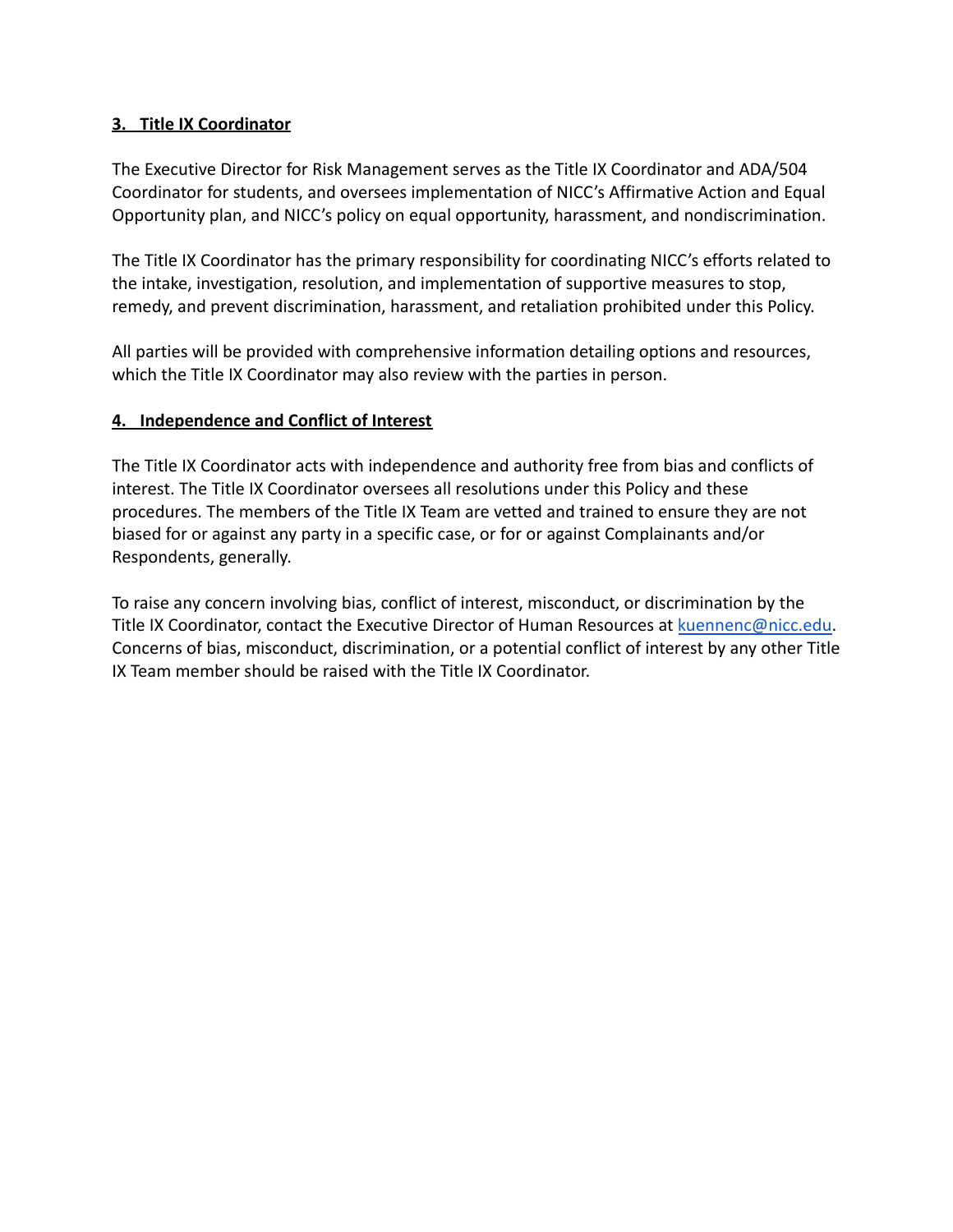#### **5. Administrative Contact Information**

Complaints or notice of alleged policy violations, or inquiries about or concerns regarding this Policy and procedures, may be made internally to:

Name: Kelly McMahon Title IX Coordinator Office of Risk Management Location: PEOS 231E 844-642-2338 x 2477 Email: mcmahonke@nicc.edu

Name: Sharon Lyons Title IX Deputy Coordinator Office of Human Resources Location: PEOS 231B 844-642-2338 x 2183 Email: lyonssh@nicc.edu

Name: Zachary Hodgerson Title IX Deputy Coordinator Office of Risk Management Location: Calmar Student Services 139 844-642-2338 x 1479 Email: hodgersonz@nicc.edu

NICC has determined that the following administrators are Officials with Authority (OWAs) to address and correct harassment, discrimination, and/or retaliation. In addition to the Title IX Team members listed above, these OWAs may also accept notice or complaints on behalf of the NICC.

Name: Connie S. Kuennen Executive Director of Human Resources Location/Address: Calmar Schrage Administration Building 844-642-2338 x 1300 Email: kuennenc@nicc.edu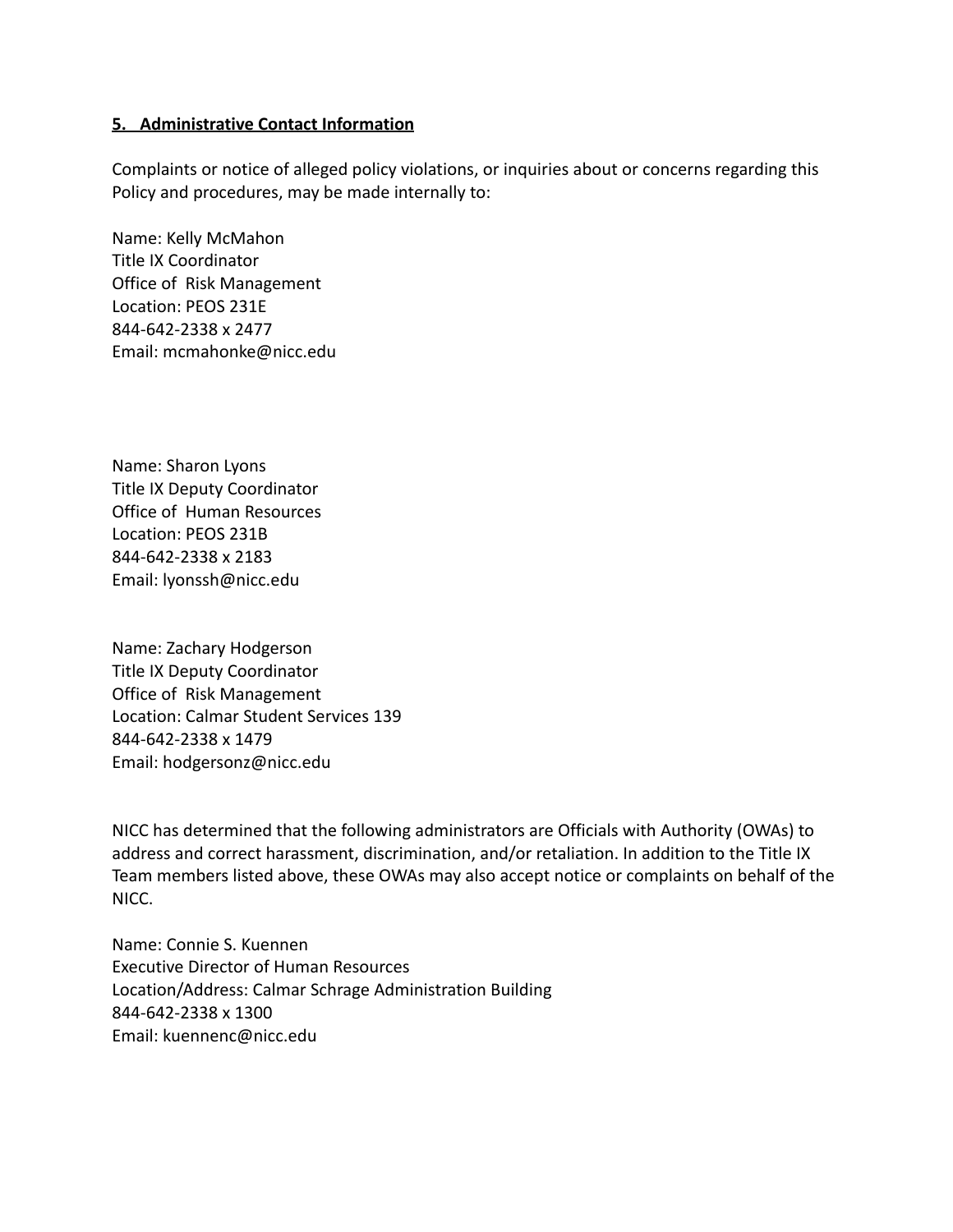NICC has also classified all employees except mental health counselors as Title IX Mandated Reporters of any knowledge they have that a member of the community is experiencing harassment, discrimination, and/or retaliation. The section below on [Title IX Mandated](#page-21-0) [Reporting](#page-21-0) details which employees have this responsibility and their duties, accordingly.

Inquiries may be made externally to:

Office for Civil Rights (OCR) U.S. Department of Education 400 Maryland Avenue, SW Washington, D.C. 20202-1100 Customer Service Hotline #: (800) 421-3481 Facsimile: (202) 453-6012 TDD#: (877) 521-2172 Email: [OCR@ed.gov](mailto:OCR@ed.gov) Web: <http://www.ed.gov/ocr>

Chicago Office Office for Civil Rights U.S. Department of Education John C. Kluczynski Federal Building 230 S. Dearborn Street, 37th Floor, Chicago, IL 60604 Telephone: 312.730.1560 Facsimile: 312.730.1576 TDD: 800.877.8339 Email: OCR.Chicago@ed.gov

Iowa Civil Rights Commission Grimes State Office Building 400 E. 14th Street Des Moines, IA 50319-0201 515-281-4121, 1-800-457-4416 Fax 515-242-5840

For complaints involving an employee-on-employee conduct: [Equal Employment Opportunity](https://www.eeoc.gov/contact-eeoc) [Commission](https://www.eeoc.gov/contact-eeoc) (EEOC) Milwaukee District Office Reuss Federal Plaza 310 West Wisconsin Avenue, Suite 800 Milwaukee, WI 53203-2292 414-662-3680 Fax:414-297-4133 TTY: 1-800-669-6820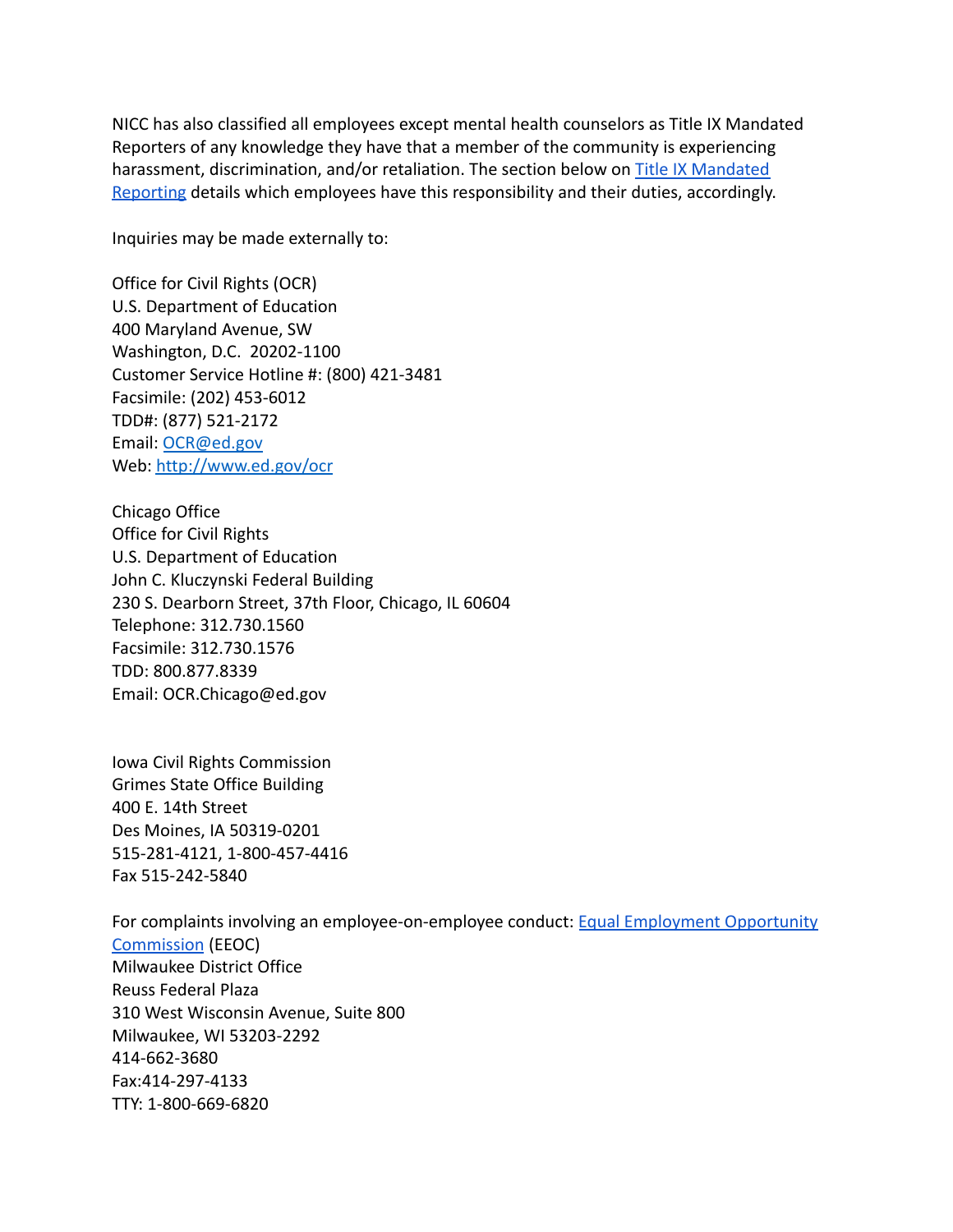# **6. Notice/Complaints of Discrimination, Harassment, and/or Retaliation**

Notice or complaints of discrimination, harassment, and/or retaliation may be made using any of the following options:

- 1) File a report or Formal Complaint with, or give verbal notice to, the Title IX Coordinator, Deputy Coordinators, or Official With Authority. Such a report or Formal Complaint may be made at any time (including during non-business hours).
- 2) Report online, using the [incident of concern](https://cm.maxient.com/reportingform.php?NortheastIowaCC) form. Anonymous reports are accepted but can give rise to a need to investigate to determine if the parties can be identified. If not, no further formal action is taken, though measures intended to protect the community may be enacted. NICC tries to provide supportive measures to all Complainants, which may be impossible with an anonymous report that does not identify the Complainant.

Because reporting carries no obligation to initiate a formal response, and because NICC respects Complainant requests to dismiss complaints unless there is a compelling threat to health and/or safety, the Complainant is largely in control and should not fear a loss of confidentiality by making a report that allows NICC to discuss and/or provide supportive measures.

As used in this Policy, the phrase "Formal Complaint" means a document or electronic submission (such as by electronic mail or through the incident of concern report) that contains the Complainant's physical or digital signature, or otherwise indicates that the Complainant is the person filing the complaint, and requests that NICC investigate the allegations. If notice is submitted in a form that does not meet this standard, the Title IX Coordinator will contact the Complainant to ensure that it is filed correctly.

#### **7. Supportive Measures**

NICC will offer and implement appropriate and reasonable supportive measures to the parties upon notice of alleged harassment, discrimination, and/or retaliation. Supportive measures are non-disciplinary, non-punitive individualized services offered as appropriate and as reasonably available. They are offered, without fee or charge to the parties, to restore or preserve access to the NICC's education program or activity, including measures designed to protect the safety of all parties and/or the NICC's educational environment and/or to deter harassment, discrimination, and/or retaliation.

The Title IX Coordinator promptly makes supportive measures available to the parties upon receiving notice or a complaint. At the time that supportive measures are offered, the NICC will inform the Complainant, in writing, that they may file a Formal Complaint with the NICC either at that time or in the future, if they have not done so already. The Title IX Coordinator works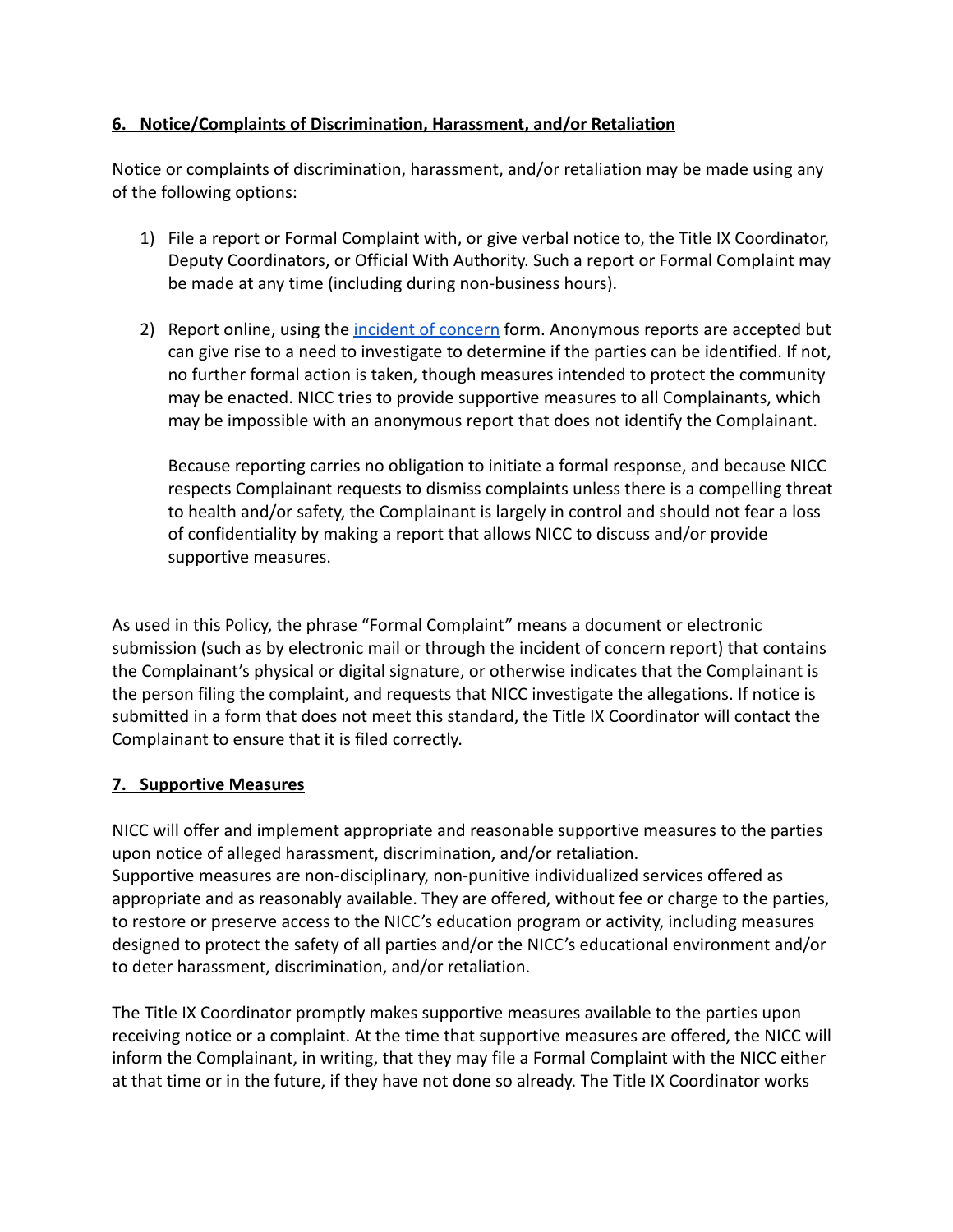with the Complainant to ensure that their wishes are considered with respect to any planned and implemented supportive measures.

NICC will maintain the confidentiality of the supportive measures, provided that confidentiality does not impair NICC's ability to provide those supportive measures. NICC will act to ensure as minimal an academic/occupational impact on the parties as possible. NICC will implement measures in a way that does not unreasonably burden the other party.

These actions may include, but are not limited to:

- Referral to counseling, medical, and/or other healthcare services
- Referral to the Employee Assistance Program
- Referral to community-based service providers
- Visa and immigration assistance
- Student financial aid counseling
- Education to the institutional community or community subgroup(s)
- Altering work arrangements for employees or student-employees
- Safety planning
- Providing campus safety escorts
- Providing transportation assistance
- Implementing contact limitations (no contact orders) between the parties
- Academic support, extensions of deadlines, or other course/program-related adjustments
- Trespass, Persona Non Grata (PNG), or Be-On-the-Lookout (BOLO) orders
- [Timely warnings](https://clerycenter.org/wp-content/uploads/2021/08/NCSAM18_Timely-Warning-Guide.pdf)
- Class schedule modifications, withdrawals, or leaves of absence
- Increased security and monitoring of certain areas of the campus
- Any other actions deemed appropriate by the Title IX Coordinator

Violations of no contact orders or other restrictions will be referred to appropriate student or employee conduct processes for enforcement.

# **8. Immediate Interim Suspension**

NICC can act to remove a student Respondent from its education program or activities—partially or entirely—on an emergency basis when an individualized safety and risk analysis has determined that an immediate threat to the physical health or safety of any student or other individual justifies removal. This risk analysis is performed by the Title IX Coordinator using objective violence risk assessment procedures.

When an immediate interim suspension is imposed, the student will be given notice of the action, along with a written justification, and the option to request to meet with the Title IX Coordinator prior to such action/removal being imposed, or as soon as reasonably possible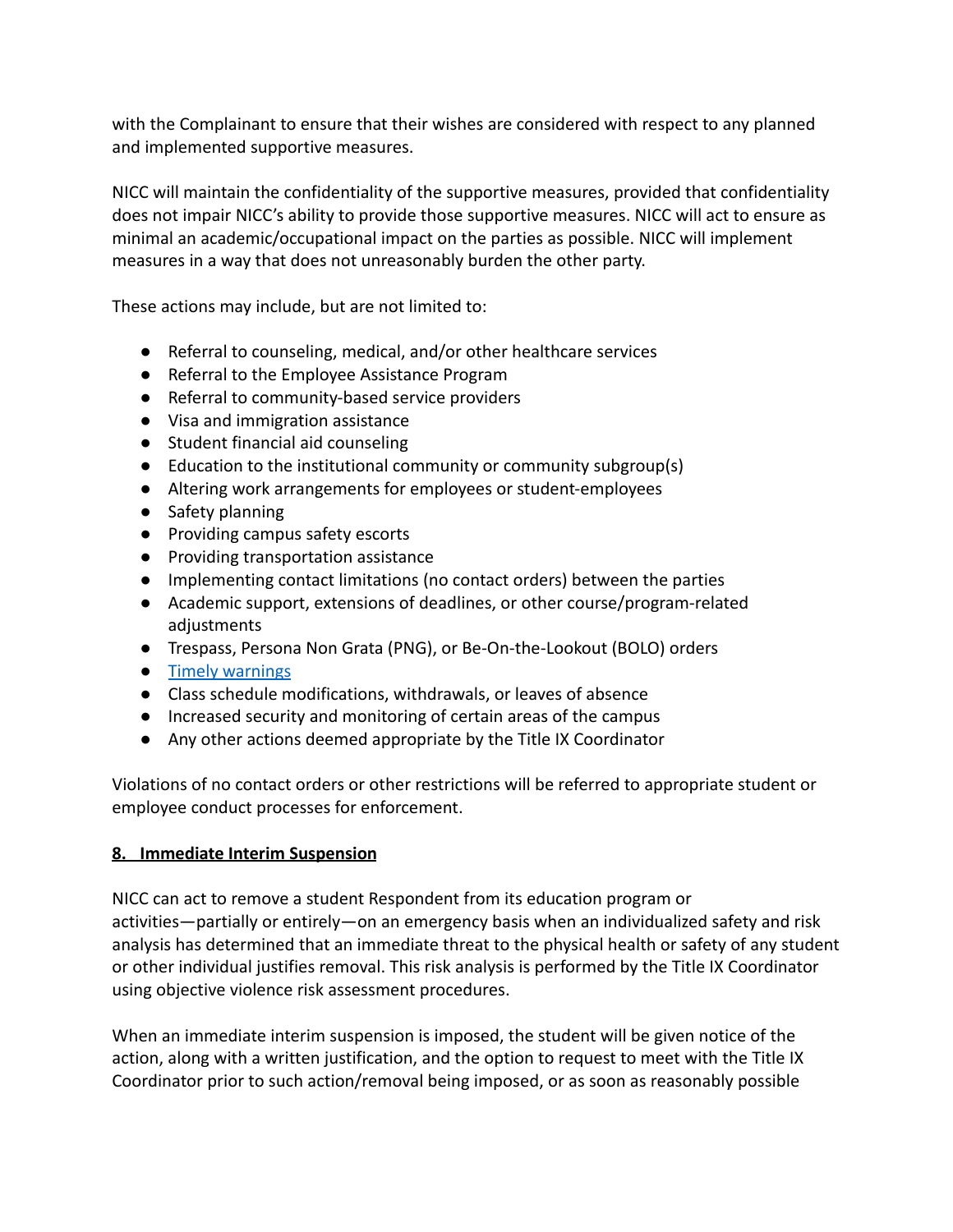thereafter, to show cause why the action/removal should not be implemented or should be modified.

This meeting is not a hearing on the merits of the allegation(s), but rather is an administrative process intended to determine solely whether the immediate interim suspension is appropriate. When this meeting is not requested, objections to the immediate interim suspension will be deemed waived. A Complainant and their Advisor may be permitted to participate in this meeting. This section also applies to any restrictions that a coach or college administrator may place on a student-athlete arising from allegations related to Title IX. There is no appeal process for immediate interim suspension decisions.

The Title IX Coordinator has sole discretion under this Policy to implement or modify an immediate interim suspension and to determine the conditions and duration. Violation of an immediate interim suspension under this policy will be grounds for discipline within the student or employee conduct processes, which may include expulsion or termination.

NICC will implement the least restrictive emergency actions possible in light of the circumstances and safety concerns. As determined by the Title IX Coordinator, these actions could include, but are not limited to: temporarily re-assigning an employee, restricting a student's or employee's access to or use of facilities or equipment, allowing a student to withdraw or take incomplete grades without financial penalty, authorizing an administrative leave, and suspending a student's participation in extracurricular activities, student employment, student organizational leadership, or intercollegiate/intramural/club athletics].

At the discretion of the Title IX Coordinator, alternative coursework options may be pursued to ensure as minimal an academic impact on the parties as possible.

When the Respondent is an employee, or a student employee, accused of misconduct in the course of their employment, existing provisions for interim action are applicable instead of the above immediate interim suspension process.

# **9. Promptness**

Once NICC has received notice or a Formal Complaint, all allegations are promptly acted upon. Complaints typically take 60-90 business days to resolve. There are always exceptions and extenuating circumstances that can cause a resolution to take longer, but NICC will avoid all undue delays within its control.

Any time the general timeframes for resolution outlined in NICC procedures will be delayed, NICC will provide written notice to the parties of the delay, the cause for the delay, and an estimate of the anticipated additional time that will be needed as a result of the delay.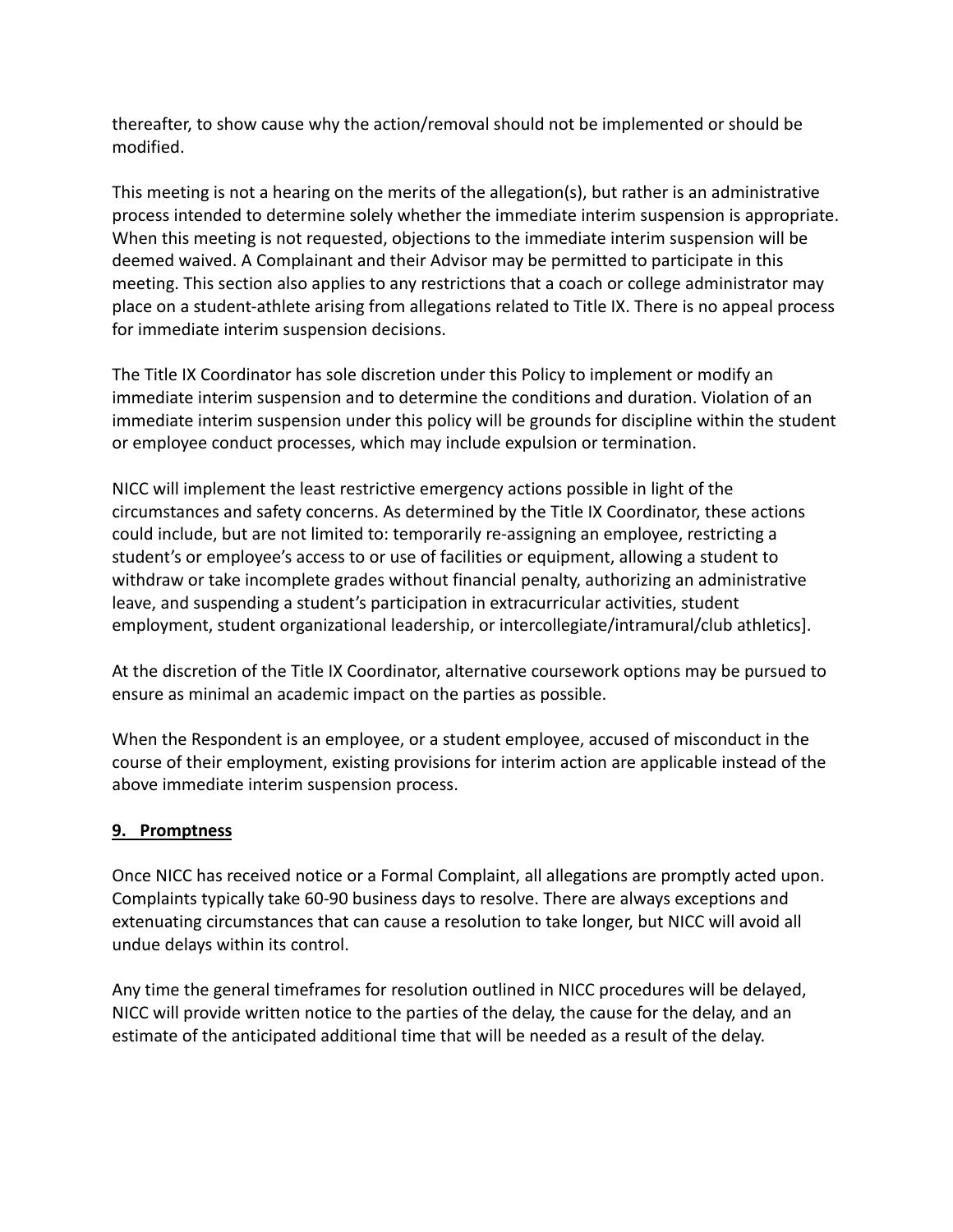## **10. Confidentiality/Privacy**

Every effort is made by NICC to preserve the confidentiality of reports. NICC will not share the identity of any individual who has made a report or Formal Complaint of harassment, discrimination, or retaliation; any Complainant; any individual who has been reported to be the perpetrator of harassment, discrimination, or retaliation; any Respondent; or any witness, except as permitted by the Family Educational Rights and Privacy Act (FERPA) or its implementing regulations, or as required by law; or to carry out the purposes of 34 C.F.R. Part 106, including any investigation, hearing, or grievance proceeding arising under these policies and procedures.

NICC reserves the right to determine which NICC officials have a legitimate educational interest in being informed about incidents that fall under this Policy, pursuant to the Family Educational Rights and Privacy Act (FERPA).

Only a small group of officials who need to know will typically be told about the complaint. Information will be shared as necessary with Investigators, Decision-makers, witnesses, and the parties. The circle of people with this knowledge will be kept as tight as possible to preserve the parties' rights and privacy.

NICC may contact parents/guardians of students to inform them of situations in which there is a significant and articulable health and/or safety risk but will usually consult with the student first before doing so.

Confidentiality and mandated reporting are addressed more specifically [below](#page-21-0).

# **11. Jurisdiction**

This Policy applies to the NICC's education program and activities, to conduct that takes place on property owned or controlled by the NICC, at NICC-sponsored events, and in buildings owned or controlled by NICC's recognized student organizations. The Respondent must be a member of NICC's community in order for this Policy to apply.

This Policy can also be applicable to the effects of off-campus misconduct that effectively deprive a person of access to NICC's education program or activities. The NICC may also extend jurisdiction to off-campus and/or to online conduct when the Title IX Coordinator determines that the conduct affects a substantial NICC interest.

Regardless of where the conduct occurred, NICC will address notice/complaints to determine whether the conduct occurred in the context of its employment or education program or activity and/or has continuing effects on campus (including virtual learning and employment environments) or in an off campus sponsored program or activity. A substantial NICC interest includes: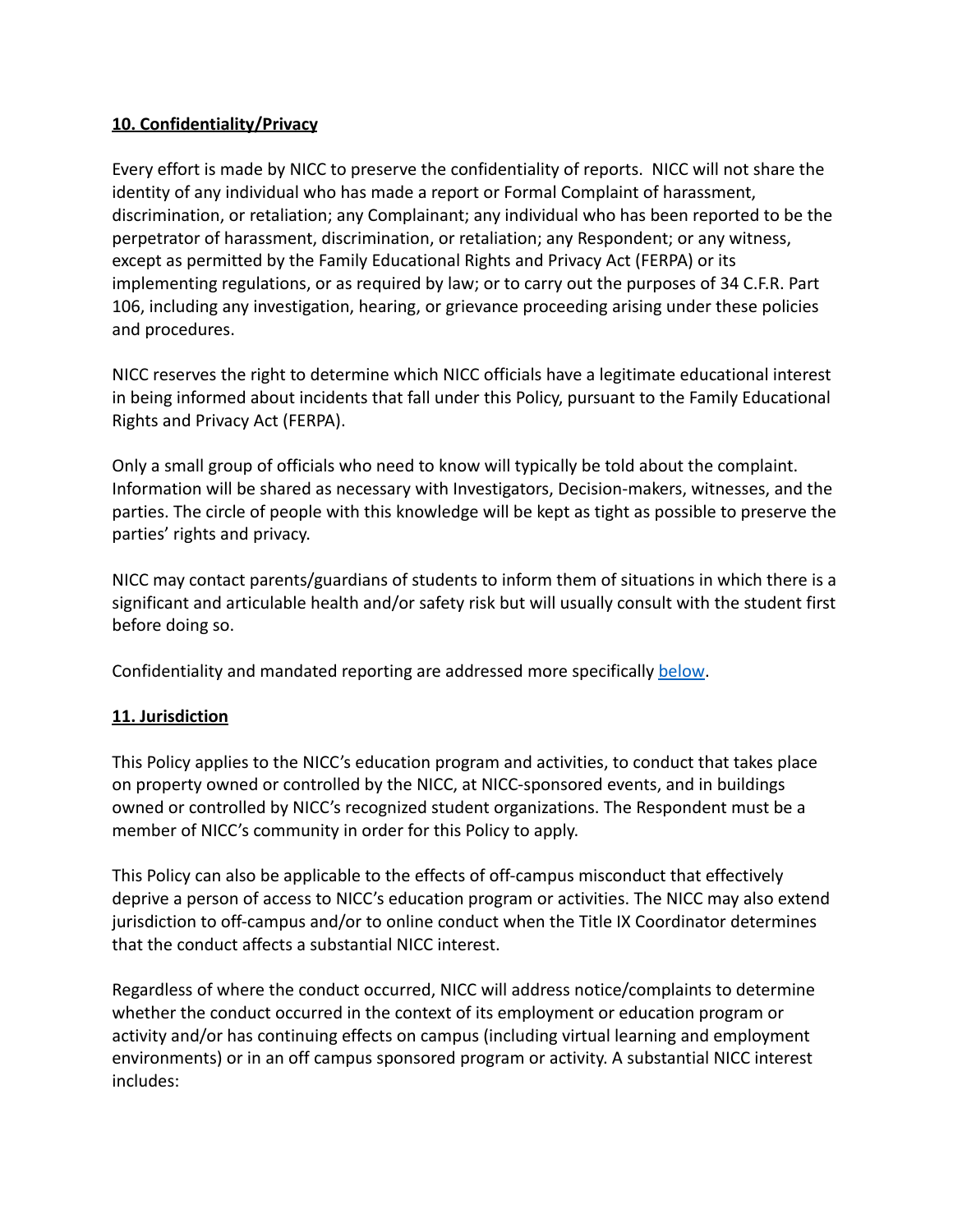- 1) Any action that constitutes a criminal offense as defined by law. This includes, but is not limited to, single or repeat violations of any local, state, or federal law.
- 2) Any situation in which it is determined that the Respondent poses an immediate threat to the physical health or safety of any student, employee, or other individual.
- 3) Any situation that significantly impinges upon the rights, property, or achievements of others, significantly breaches the peace, and/or causes social disorder.
- 4) Any situation that substantially interferes with the educational interests or mission of NICC.

If the Respondent is unknown or is not a member of the NICC community, the Title IX Coordinator will assist the Complainant in identifying appropriate institutional and local resources and support options. If criminal conduct is alleged, the NICC can assist in contacting local or institutional law enforcement if the individual would like to file a police report.

Further, even when the Respondent is not a member of the NICC's community, supportive measures, remedies, and resources may be provided to the Complainant by contacting the Title IX Coordinator.

In addition, NICC may take other actions as appropriate to protect the Complainant against third parties, such as barring individuals from NICC property and/or events.

All vendors serving NICC through third-party contracts are subject to the policies and procedures of their employers and/or to these Policies and procedures to which their employer has agreed to be bound by their contracts.

When the Respondent is enrolled in or employed by another institution, the Title IX Coordinator can assist the Complainant in liaising with the appropriate individual at that institution, as it may be possible to pursue action under that institution's policies.

Similarly, the Title IX Coordinator may be able to assist and support a student or employee Complainant who experiences discrimination in an externship, or other environment external to NICC where sexual harassment or nondiscrimination policies and procedures of the facilitating or host organization may give the Complainant recourse.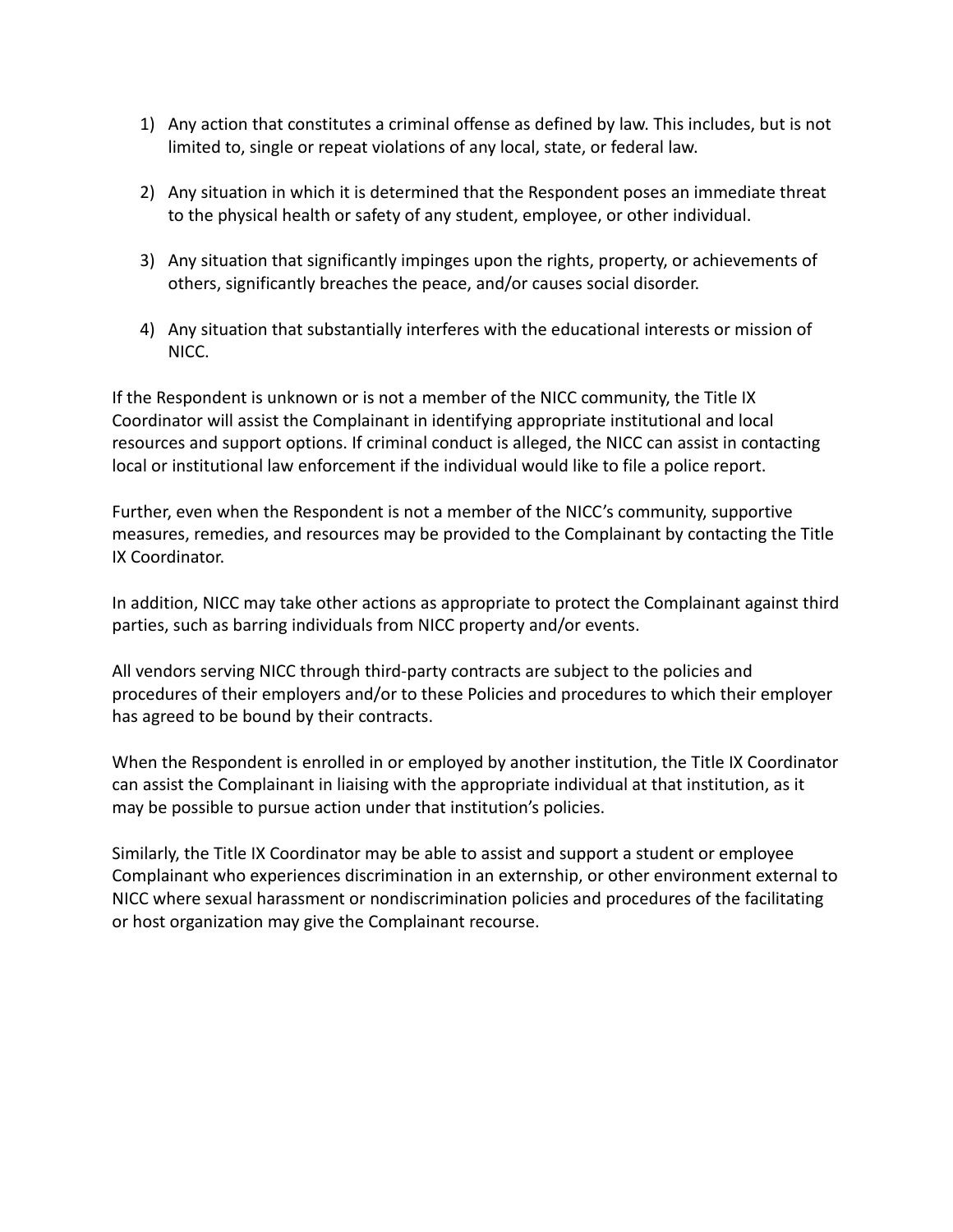### **12. Time Limits on Reporting**

There is no time limitation on providing notice/complaints to the Title IX Coordinator. However, if the Respondent is no longer subject to NICC's jurisdiction and/or significant time has passed, the ability to investigate, respond, and/or provide remedies may be more limited or impossible.

Acting on notice/complaints significantly impacted by the passage of time (including, but not limited to, the rescission or revision of policy) is at the discretion of the Title IX Coordinator, who may document allegations for future reference, offer supportive measures and/or remedies, and/or engage in informal or formal action, as appropriate.

#### **13. Online Harassment and Misconduct**

NICC policies are written and interpreted broadly to include online manifestations of any of the behaviors prohibited below, when those behaviors occur in or have an effect on NICC's education program and activities or when they involve the use of NICC networks, technology, or equipment.

Although NICC may not control websites, social media, and other venues through which harassing communications are made, when such communications are reported to NICC, it will engage in a variety of means to address and mitigate the effects.

Members of the NICC community are encouraged to be good digital citizens and to refrain from online misconduct, such as feeding anonymous gossip sites; sharing inappropriate content via social media; unwelcome sexual or sex-based messaging; distributing, or threatening to distribute nude or semi-nude photos or recordings; breaches of privacy; or otherwise using the ease of transmission and/or anonymity of the Internet or other technology to harm another member of the NICC community.

Any online posting or other electronic communication by students, including cyber-bullying, cyber-stalking, cyber-harassment, etc., occurring completely outside of the NICC's control (e.g., not on NICC networks, websites, or between NICC email accounts) will only be subject to this Policy when such online conduct can be shown to cause a substantial in-program disruption or infringement on the rights of others.

Otherwise, such communications are considered speech protected by the First Amendment. Supportive measures for Complainants will be provided, but legally protected speech cannot be subjected to discipline.

Off-campus harassing speech by employees, whether online or in person, may be regulated by NICC only when such speech is made in an employee's official or work-related capacity.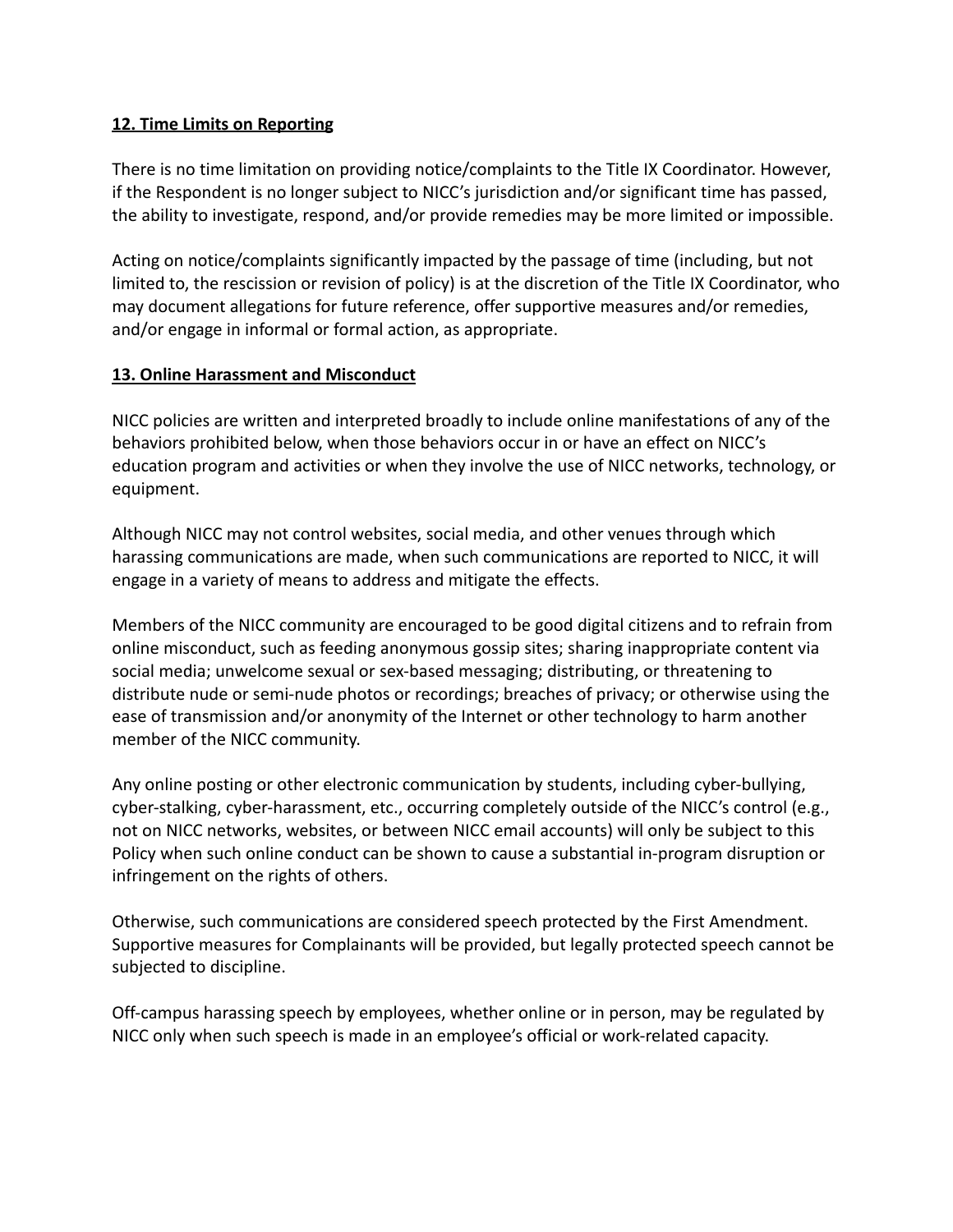## **14. Policy on Nondiscrimination**

NICC adheres to all federal, state, and local civil rights laws and regulations prohibiting discrimination in higher education institutions.

## **A. Protected Characteristics**

It is the policy of Northeast Iowa Community College not to discriminate on the basis of age (employment), race, creed, color, sex, sexual orientation, gender identity, national origin, religion, actual or potential parental, family or marital status (programs), or disability as required by Iowa Code §§ 216.6 and 216.9, Titles VI and VII of the Civil Rights Act of 1964 (42 U.S.C. §§ 2000d and 2000e), the Equal Pay Act of 1973 (29 U.S.C. § 206, et seq.), Title IX (Educational Amendments, 20 U.S.C. §§ 1681 – 1688), Section 504 (Rehabilitation Act of 1973, 29 U.S.C. § 794), and Title II of the Americans with Disabilities Act (42 U.S.C. § 12101, et seq.).

This Policy covers nondiscrimination in both employment and access to educational opportunities. Therefore, any member of the NICC community whose acts deny, deprive, or limit the educational or employment access, benefits, and/or opportunities of any member of the NICC community, guest, or visitor on the basis of that person's actual or perceived protected characteristics listed above, is in violation of NICC's Nondiscrimination Policy.

When brought to the attention of NICC, any such discrimination will be promptly and fairly addressed and remedied by NICC according to the appropriate grievance process described below.

# **B. Inclusion Related to Gender Identity/Expression**

NICC strives to ensure that all individuals are safe, included, and respected in their working and learning environments, regardless of their gender identity or expression, including intersex, transgender, agender, and gender diverse students and employees.

Discrimination on the basis of gender identity or expression is not tolerated by NICC. If a member of the NICC community feels they have been subjected to discrimination under this Policy, they should follow the appropriate reporting/Formal Complaint process described above.

In upholding the principles of equity and inclusion, NICC supports the full integration and healthy development of those who are transgender, transitioning, or gender diverse, and seeks to eliminate any stigma related to gender identity and expression.

NICC is committed to fostering a climate where all identities are valued and create a more vibrant and diverse community. The purpose of this Policy is to have NICC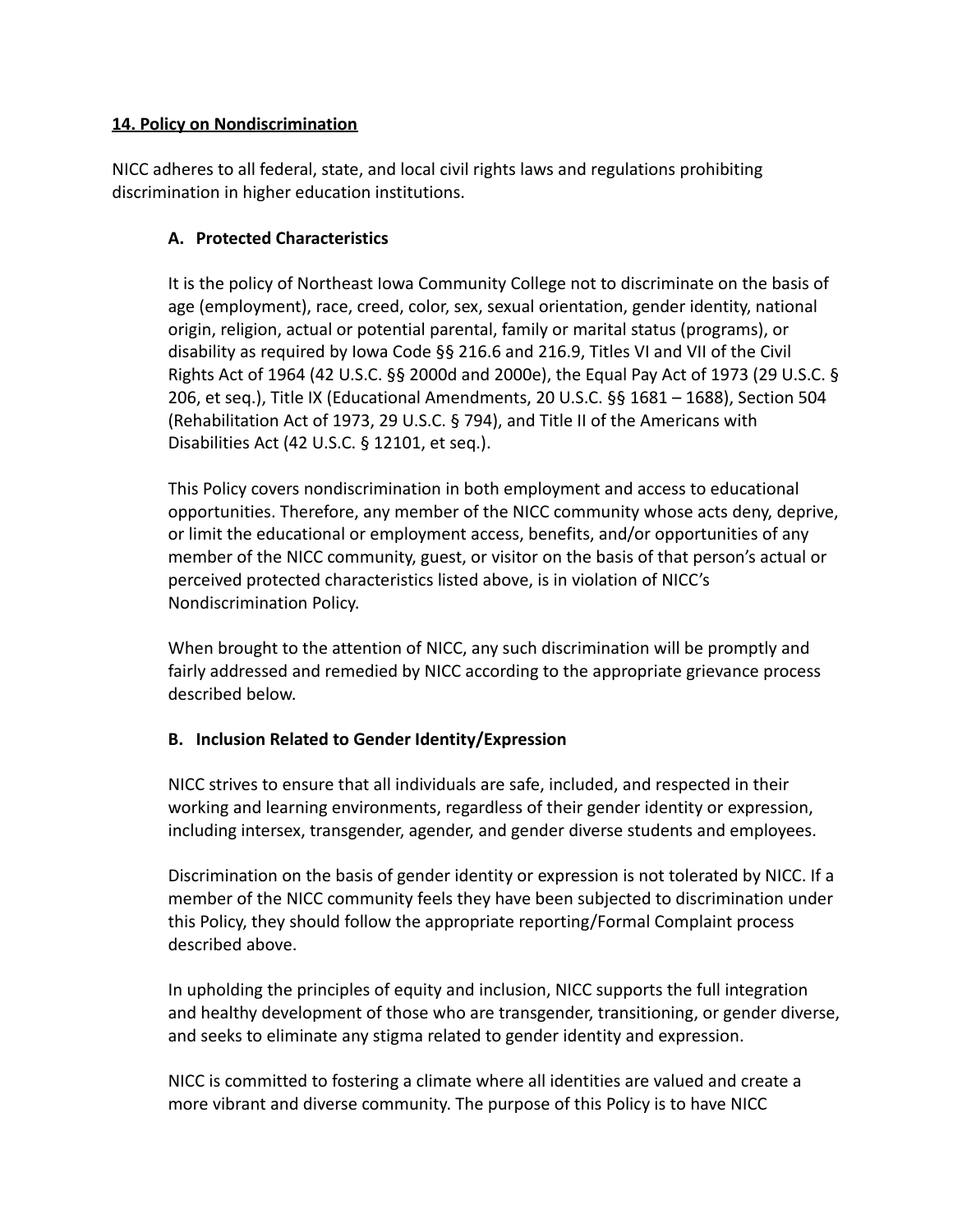administratively address issues some students and employees, including those identifying as intersex, transgender, agender, and gender diverse, may confront as they navigate systems originally designed around the assumption that gender is binary. As our society's understanding of gender evolves, so do the NICC's processes and policies.

Concepts like misgendering and deadnaming may not be familiar to all but understanding them is essential to NICC s goal of being as welcoming and inclusive a community as possible.

Misgendering is the intentional or unintentional use of pronouns or identifiers that are different from those used by an individual. Intentional misgendering is inconsistent with the type of community we hold ourselves out to be. We all get to determine our own gender identity and expression, but we don't get to choose or negate someone else's.

Deadnaming, along with misgendering, can be very traumatic to a person who is transgender, transitioning, or gender diverse. Deadnaming means using someone's birth-assigned (cisgender) name, rather than the name they have chosen.

Intentional deadnaming could be a form of bullying, outing, or otherwise harassing an individual, and thus should be avoided.

This policy should be interpreted consistent with the goals of maximizing the inclusion of intersex, transgender, transitioning, agender, and gender diverse students and employees, including:

- Maintaining the privacy of all individuals consistent with law
- Ensuring all students equal access to educational programming, activities, and facilities, including restrooms and locker rooms
- Ensuring all employees equal access to employment opportunities and work, service, or health-related facilities
- Providing professional development for employees and education for students on topics related to gender inclusion
- Encouraging all students and employees to respect the pronoun usage and identities of all members of the NICC community

NICC has set forth its specific processes for implementing this Policy through the accompanying Title IX-related procedures.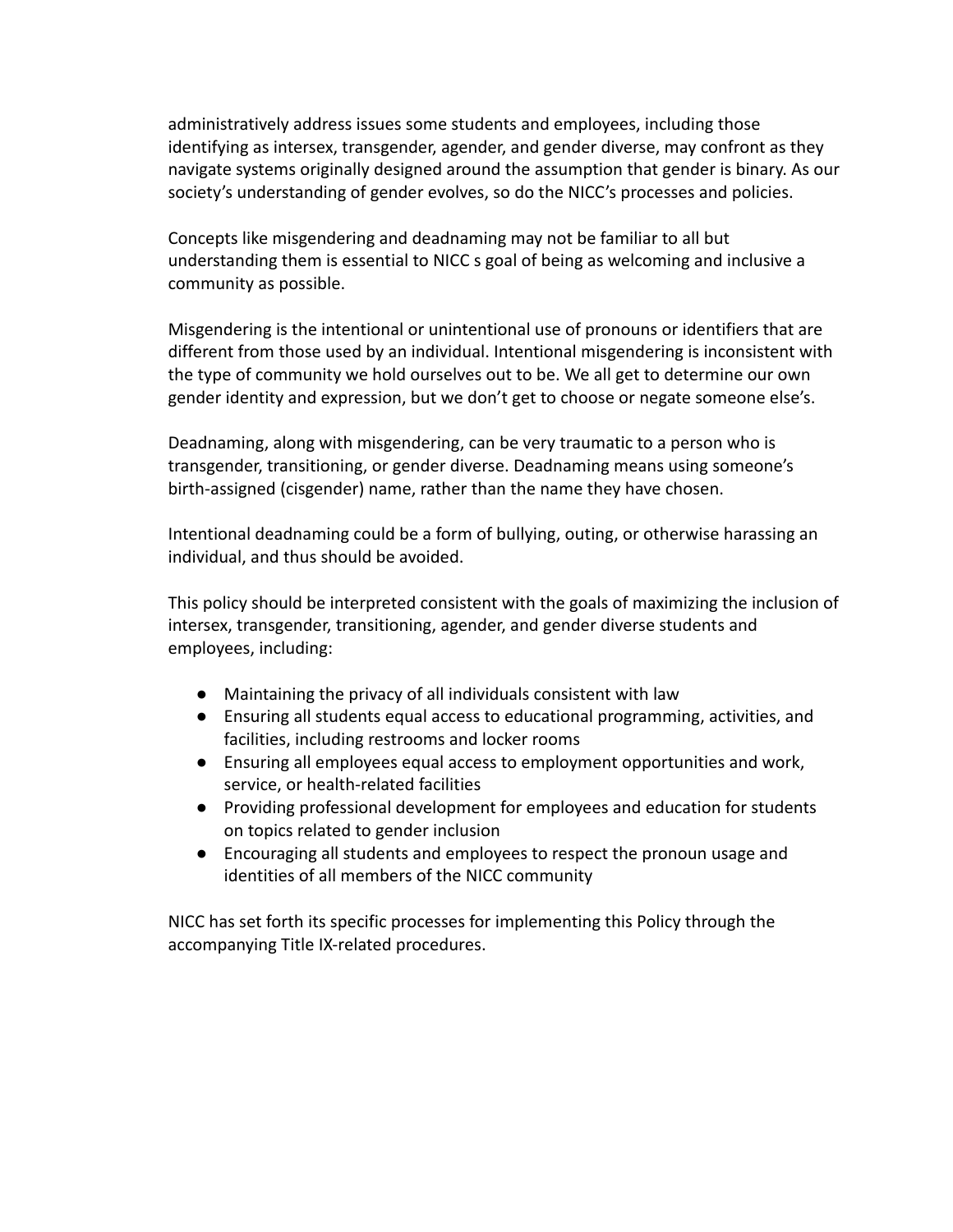## **15. Disability Discrimination and Accommodation Policy**

NICC is committed to full compliance with the Americans with Disabilities Act of 1990 (ADA), as amended, and Section 504 of the Rehabilitation Act of 1973, which prohibit discrimination against qualified persons with disabilities, as well as other federal, state, and local laws and regulations pertaining to individuals with disabilities.

Under the ADA and its amendments, a person has a disability if they have a physical or mental impairment that substantially limits a major life activity.

The ADA also protects individuals who have a record of a substantially limiting impairment or who are regarded as disabled by NICC, regardless of whether they currently have a disability. A substantial impairment is one that significantly limits or restricts a major life activity such as hearing, seeing, speaking, breathing, performing manual tasks, walking, or caring for oneself.

The Executive Director of Risk Management has been designated as NICC's ADA/504 Coordinator responsible for overseeing efforts to comply with these disability laws, including responding to grievances and conducting investigations of any allegation of noncompliance or discrimination based on disability.

### **A. Students with Disabilities**

NICC is committed to providing qualified students with disabilities with reasonable accommodations and support needed to ensure equal access to NICC academic programs, facilities, and activities.

All accommodations are made on an individualized basis. A student requesting any accommodation should first contact the Director of Accessibility Services, who coordinates services for students with disabilities.

The Director of Accessibility Services reviews documentation provided by the student and, in consultation with the student, determines which accommodations are appropriate for the student's particular needs and academic program(s) in accordance with applicable NICC policies.

#### **B. Employees with Disabilities**

Pursuant to the ADA, NICC will provide reasonable accommodation(s) to all qualified employees with known disabilities when their disability affects the performance of their essential job functions, except when doing so would be unduly disruptive or would result in undue hardship to the NICC.

An employee with a disability is responsible for submitting an accommodation request to the Executive Director of Human Resources and providing necessary documentation.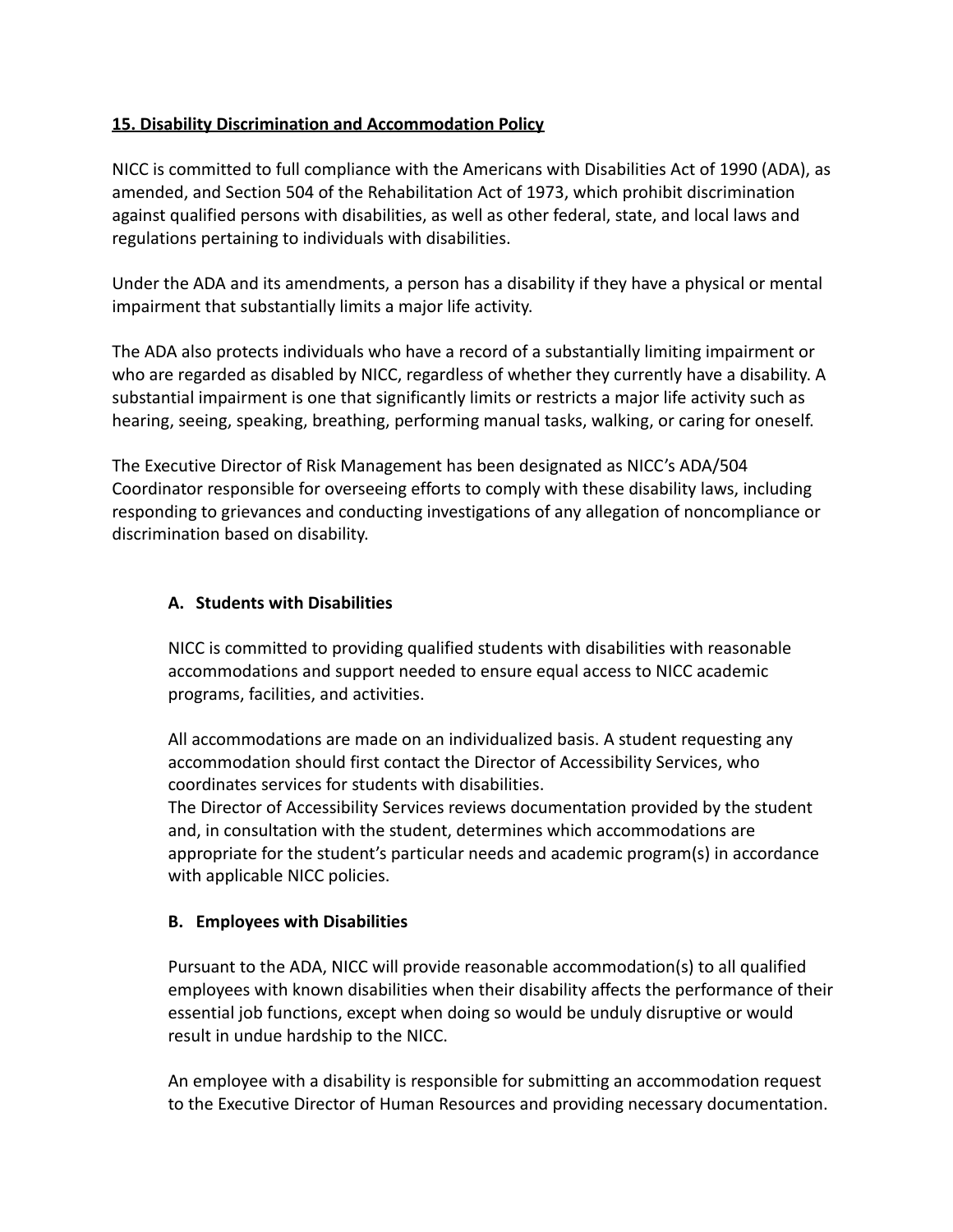The Executive Director of Human Resources will work with the employee's supervisor to identify which essential functions of the position are affected by the employee's disability and what reasonable accommodations could enable the employee to perform those duties in accordance with applicable NICC policies.

#### **16. Discriminatory Harassment Policy**

Students, staff, administrators, and faculty are entitled to an employment and educational environment that is free of discriminatory harassment. This Policy is not meant to inhibit or prohibit educational content or discussions inside or outside of the classroom that include germane, but controversial, or sensitive subject matters protected by academic freedom.

The sections below describe the specific forms of legally prohibited harassment that are also prohibited under NICC Policy. When speech or conduct is protected by academic freedom and/or the First Amendment, it will not be considered a violation of NICC Policy, though supportive measures will be offered to those impacted. All offense definitions encompass actual and/or attempted offenses.

# **A. Discriminatory Harassment**

Discriminatory harassment—defined as unwelcome conduct by any member or group of the community on the basis of actual or perceived characteristic protected by policy or law—is a form of prohibited discrimination under NICC policy.

NICC does not tolerate discriminatory harassment of any employee, student, visitor, or third party. NICC will act to remedy all forms of harassment when reported, whether or not the harassment rises to the level of creating a "hostile environment." A hostile environment is one that unreasonably interferes with, limits, or effectively denies an individual's educational or employment access, benefits, or opportunities. This discriminatory effect results from harassing verbal, written, graphic, and/or physical conduct that is severe or pervasive and objectively offensive.

When discriminatory harassment rises to the level of creating a hostile environment, NICC may also impose sanctions on the Respondent through application of the appropriate grievance process.

NICC reserves the right to address offensive conduct and/or harassment that (1) does not rise to the level of creating a hostile environment, or (2) that is of a generic nature and not based on a protected characteristic. Addressing such conduct will not result in the imposition of discipline under NICC policy, but may be addressed through respectful conversation, remedial actions, education, effective Alternative Resolution, and/or other Informal Resolution mechanisms.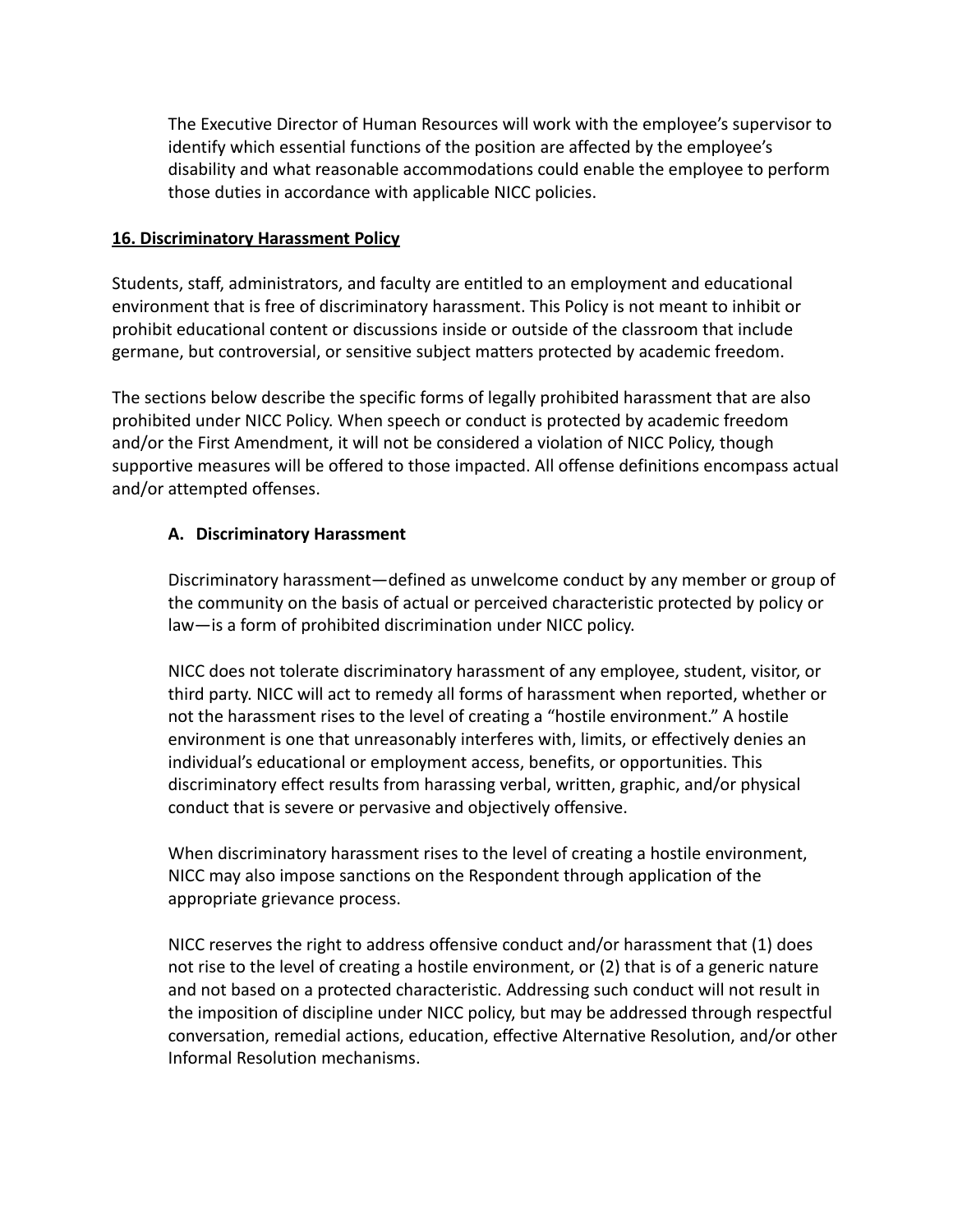For assistance with Alternative Resolution and other Informal Resolution techniques and approaches, employees should contact the Executive Director of Human Resources, and students should contact the Executive Director for Risk Management.

#### **B. Sexual Harassment**

The Department of Education's Office for Civil Rights (OCR), the Equal Employment Opportunity Commission (EEOC), and the State of Iowa regard sexual harassment, a specific form of discriminatory harassment, as an unlawful discriminatory practice.

NICC has adopted the following definition of sexual harassment in order to address the unique environment of an academic community.

Acts of sexual harassment may be committed by any person upon any other person, regardless of the sex, sexual orientation, and/or gender identity of those involved. **Sexual Harassment**, as an umbrella category, includes the offenses of sexual harassment, sexual assault, domestic violence, dating violence, and stalking, and is defined as:

Conduct on the basis of sex, or that is sexual in nature, that satisfies one or more of the following:

- **Quid Pro Quo:** conduct of an employee of NICC that conditions the provision of an aid, benefit, or service of NICC on an individual's participation in unwelcome sexual conduct.
- **Sexual Harassment**: unwelcome conduct, determined by a reasonable person, to be so severe, and pervasive, and, objectively offensive, that it effectively denies a Complainant equal access to the NICC's education program or activity.
- 1) **Sexual Assault** is defined as any sexual act directed against a Complainant, without their consent, or instances in which the Complainant is incapable of giving consent.
	- a. **Incest** is defined as non-forcible sexual intercourse, between persons who are related to each other, within the degrees wherein marriage is prohibited by Iowa law.
	- b. **Statutory Rape** is defined as non-forcible sexual intercourse, with a person who is under the statutory age of consent of Iowa.
- 2) **Dating Violence** is defined as violence, on the basis of sex, committed by a person, who is in or has been in a social relationship of a romantic or intimate nature with the Complainant. The existence of such a relationship shall be determined based on the Complainant's statement and with consideration of the length of the relationship, the type of relationship, and the frequency of interaction between the persons involved in the relationship.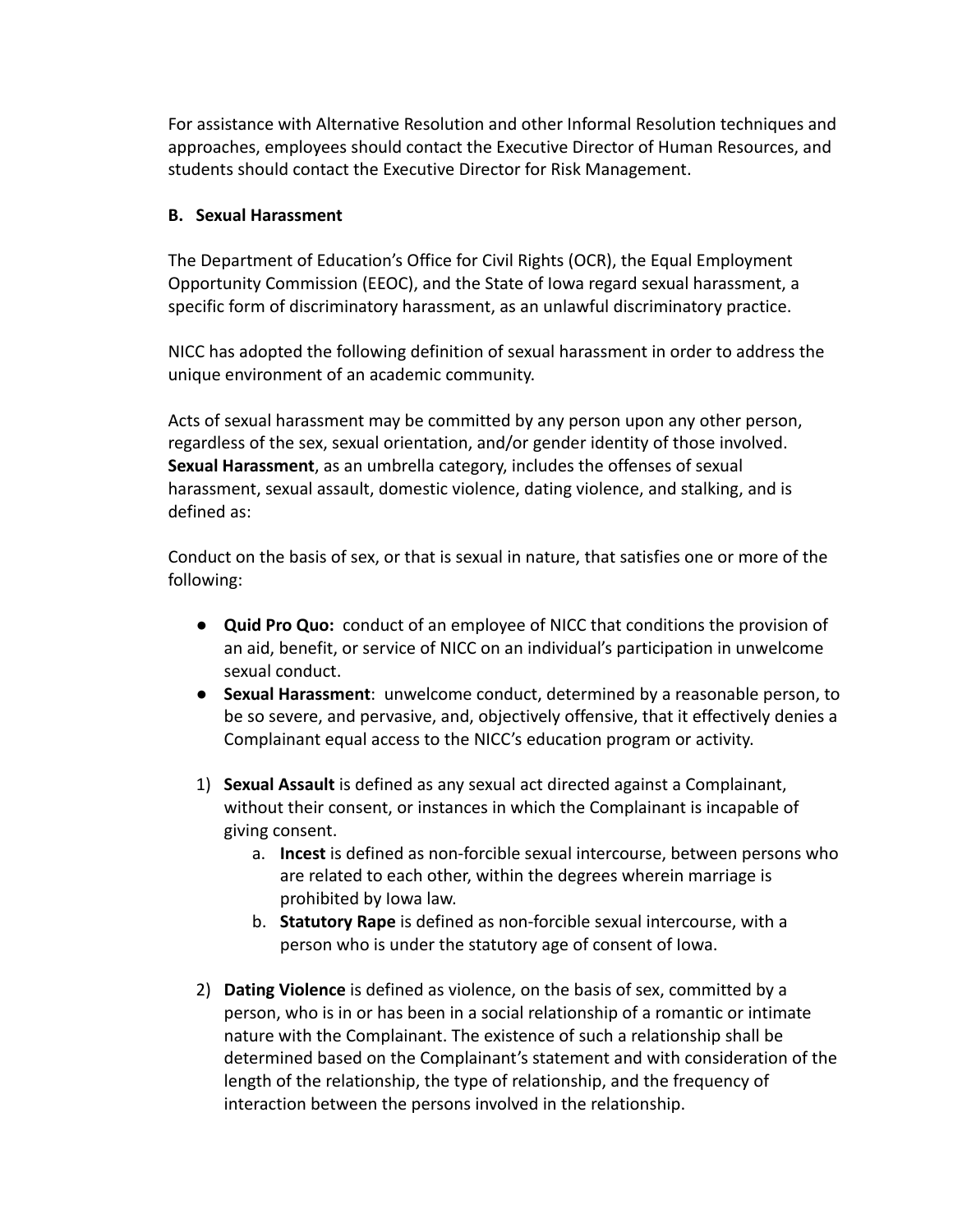- a. **Dating violence** includes, but is not limited to, sexual or physical abuse or the threat of such abuse.
- b. **Dating violence** does not include acts covered under the definition of domestic violence.

3) **Domestic Violence** is defined as violence, on the basis of sex, committed by a current or former spouse or intimate partner of the Complainant; by a person with whom the Complainant shares a child in common; or by a person who is cohabitating with, or has cohabitated with, the Complainant as a spouse or intimate partner; or by a person similarly situated to a spouse of the Complainant under the domestic or family violence laws of Iowa, or by any other person against an adult or youth Complainant who is protected from that person's acts under the domestic or family violence laws of Iowa.

4) **Stalking** is defined as engaging in a course of conduct, on the basis of sex, directed at the Complainant, that would cause a reasonable person to fear for the person's safety, or the safety of others; or suffer substantial emotional distress.

- a. Course of conduct means two or more acts, including, but not limited to acts in which the Respondent directly, indirectly, or through third parties, by any action, method, device, or means, follows, monitors, observes, surveils, threatens, or communicates to or about a person, or interferes with a person's property.
- b. Reasonable person means a reasonable person under similar circumstances and with similar identities to the Complainant.
- c. Substantial emotional distress means significant mental suffering or anguish that may but does not necessarily require medical or other professional treatment or counseling.

NICC reserves the right to impose any level of sanction, ranging from a reprimand up to and including suspension or expulsion/termination, for any offense under this Policy. The most serious offenses are likely to result in suspension/expulsion/termination.

# **C. Unethical Relationships Policy**

There are inherent risks in any romantic or sexual relationship between individuals in unequal positions (such as faculty and student or supervisor and employee). For the personal protection of members of this community, relationships in which power differentials are inherent (faculty-student, staff-student, administrator-student) are generally discouraged.

Consensual romantic or sexual relationships in which one party maintains a direct supervisory or evaluative role over the other party are unethical. Therefore, persons with direct supervisory or evaluative responsibilities who are involved in such relationships must bring those relationships to the timely attention of their supervisor, and will likely result in the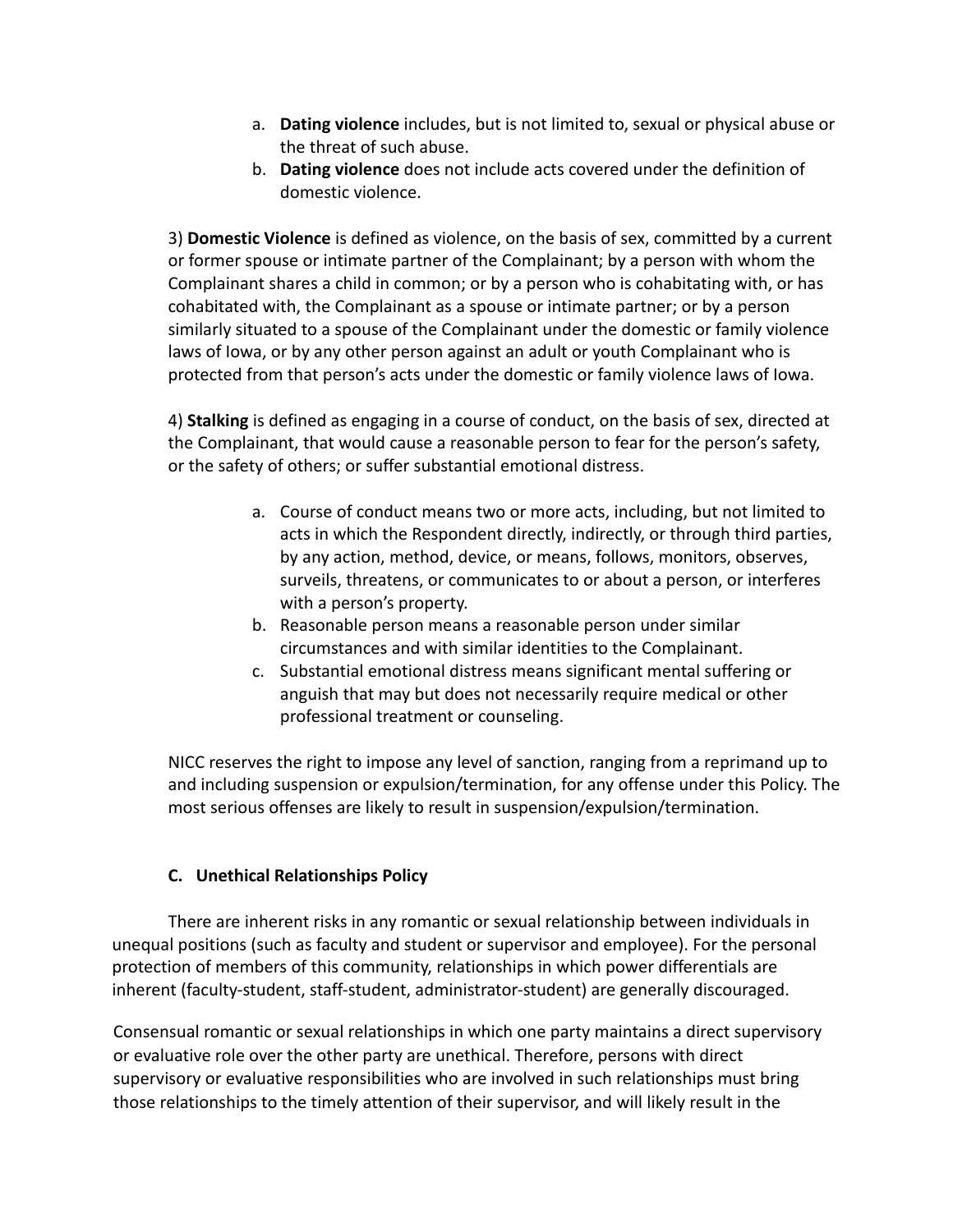necessity to remove the employee from the supervisory or evaluative responsibilities, or shift a party out of being supervised or evaluated by someone with whom they have established a consensual relationship. While no relationships are prohibited by this policy, failure to self-report such relationships to a supervisor as required can result in disciplinary action for an employee.

# **D. Force, Coercion, Consent, and Incapacitation**

As used in the offenses above, the following definitions and understandings apply:

**Force:** Force is the use of physical violence and/or physical imposition to gain sexual access. Force also includes threats, intimidation (implied threats), and coercion that is intended to overcome resistance or produce consent (e.g., "Have sex with me or I'll hit you," which elicits the response, "Okay, don't hit me. I'll do what you want.").

Sexual activity that is forced is, by definition, non-consensual, but non-consensual sexual activity is not necessarily forced. Silence or the absence of resistance alone is not consent. Consent is not demonstrated by the absence of resistance. While resistance is not required or necessary, it is a clear demonstration of non-consent.

**Coercion:** Coercion is unreasonable pressure for sexual activity. Coercive conduct differs from seductive conduct based on factors such as the type and/or extent of the pressure used to obtain consent. When someone makes clear that they do not want to engage in certain sexual activity, that they want to stop, or that they do not want to go past a certain point of sexual interaction, continued pressure beyond that point can be coercive.

# **Consent is knowing, and voluntary, and clear permission by word or action to engage in sexual activity.**

Individuals may perceive and experience the same interaction in different ways. Therefore, it is the responsibility of each party to determine that the other has consented before engaging in the activity.

If consent is not clearly provided prior to engaging in the activity, consent may be ratified by word or action at some point during the interaction or thereafter, but clear communication from the outset is strongly encouraged.

For consent to be valid, there must be a clear expression in words or actions that the other individual consented to that specific sexual conduct. Reasonable reciprocation can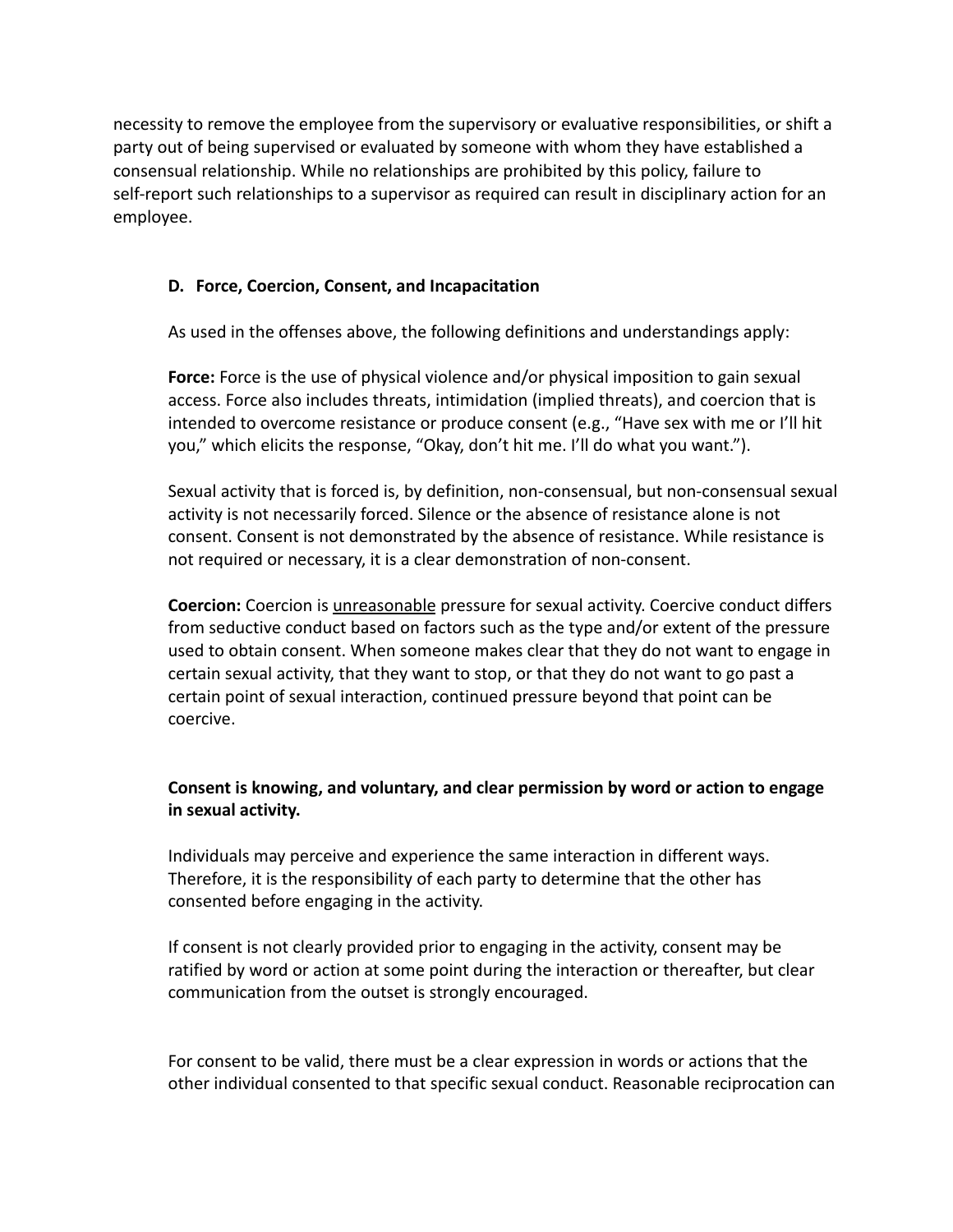be implied consent. For example, if someone kisses you, you can kiss them back (if you want to) without the need to explicitly obtain *their* consent to being kissed back.

Consent can also be withdrawn once given, as long as the withdrawal is reasonably and clearly communicated. If consent is withdrawn, that sexual activity should cease within a reasonably immediate time.

Consent to some sexual contact (such as kissing or fondling) cannot be presumed to be consent for other sexual activity (such as intercourse). A current or previous intimate relationship is not sufficient to constitute consent. If an individual expresses conditions on their willingness to consent (e.g., use of a condom) or limitations on the scope of their consent, those conditions and limitations must be respected.

In the State of Iowa the legal age of consent for sexual intercourse is 16 years old. Individuals 14 and 15 years of age may consent to sex with a person within 48 months of their age. Individuals less than 13 years of age cannot legally consent to sexual intercourse.

Proof of consent or non-consent is not a burden placed on either party involved in a complaint. Instead, the burden remains on NICC to determine whether its policy has been violated. The existence of consent is based on the totality of the circumstances evaluated from the perspective of a reasonable person in the same or similar circumstances, including the context in which the alleged misconduct occurred and any similar and previous patterns that may be evidenced.

Consent in relationships must also be considered in context. When parties consent to BDSM or other forms of kink, non-consent may be shown by the use of a safe word. Resistance, force, violence, or even saying "no" may be part of the kink and thus consensual, thus NICC's evaluation of communication in kink situations should be guided by reasonableness, rather than strict adherence to policy that assumes non-kink relationships as a default.

**Incapacitation:** A person cannot consent if they are unable to understand what is happening or are disoriented, helpless, asleep, or unconscious for any reason, including due to alcohol or other drug consumption. As stated above, a Respondent violates this Policy if they engage in sexual activity with someone who is incapable of giving consent.

It is a defense to a sexual assault policy violation that the Respondent neither knew nor should have known the Complainant to be physically or mentally incapacitated. "Should have known" is an objective, reasonable person standard that assumes that a reasonable person is both sober and exercising sound judgment.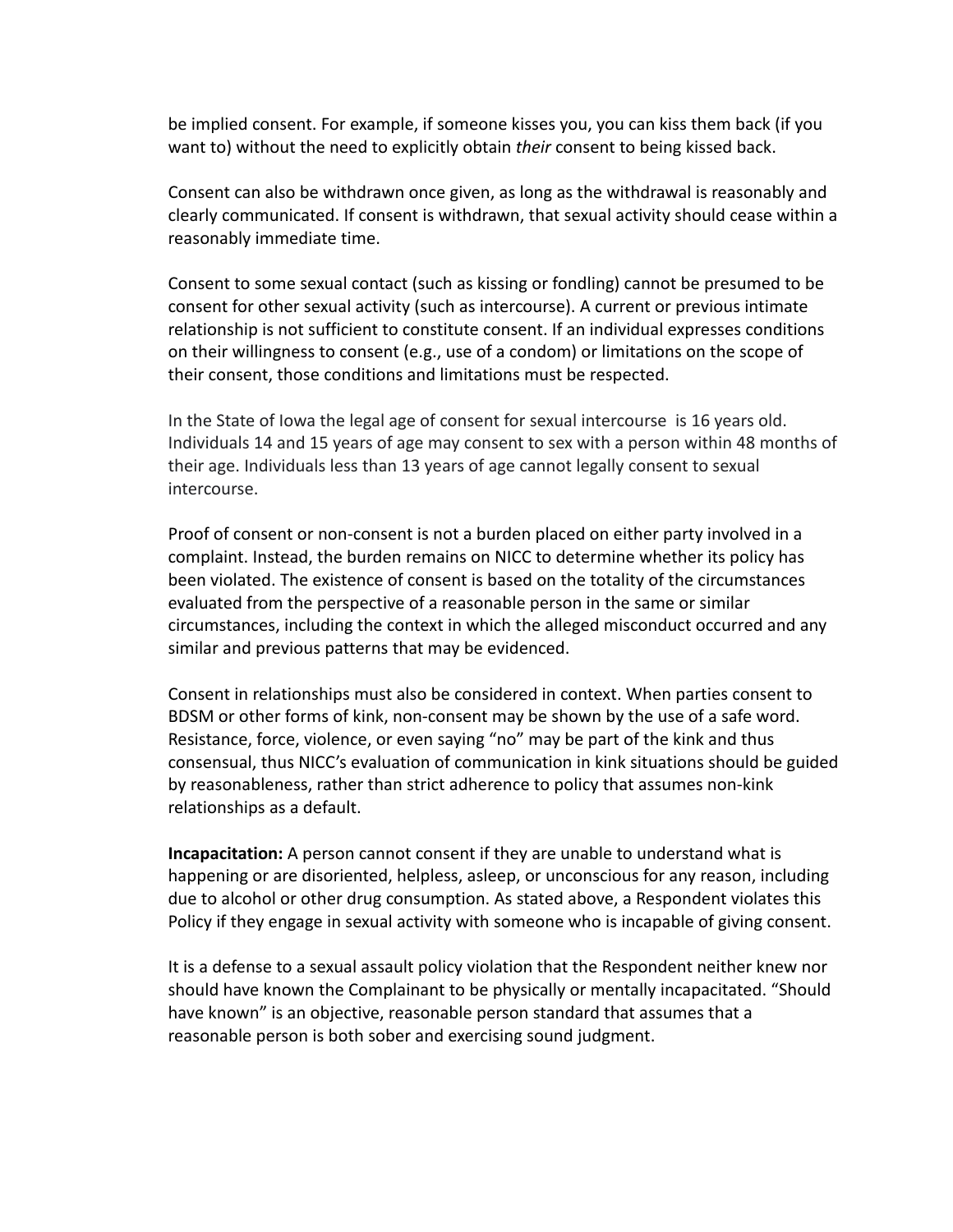Incapacitation occurs when someone cannot make rational, reasonable decisions because they lack the capacity to give knowing/informed consent (e.g., to understand the "who, what, when, where, why, and how" of their sexual interaction).

Incapacitation is determined through consideration of all relevant indicators of an individual's state and is not synonymous with intoxication, impairment, blackout, and/or being drunk.

This policy also covers a person whose incapacity results from a temporary or permanent physical or mental health condition, involuntary physical restraint, and/or the consumption of incapacitating substances.

### **E. Other Civil Rights Offenses**

In addition to the forms of sexual harassment described above, which are covered by Title IX, NICC additionally prohibits the following offenses as forms of discrimination that may be within or outside of Title IX when the act is based upon the Complainant's actual or perceived protected characteristic.

1) **Sexual Exploitation** is defined as an individual taking non-consensual or abusive sexual advantage of another for their own benefit or for the benefit of anyone other than the person being exploited, and that conduct does not otherwise constitute Sexual Harassment under this Policy.

Examples of Sexual Exploitation include, but are not limited to:

- Sexual voyeurism (such as observing or allowing others to observe a person undressing or using the bathroom or engaging in sexual acts, without the consent of the person being observed)
- **E** Invasion of sexual privacy (e.g., doxxing)
- Knowingly making an unwelcome disclosure of (or threatening to disclose) an individual's sexual orientation, gender identity, or gender expression
- Taking pictures, video, or audio recording of another in a sexual act, or in any other sexually related activity when there is a reasonable expectation of privacy during the activity, without the consent of all involved in the activity; or exceeding the boundaries of consent (such as allowing another person to hide in a closet and observe sexual activity; or disseminating sexual pictures without the photographed person's consent), including the making or posting of non-consensual pornography
- Prostituting another person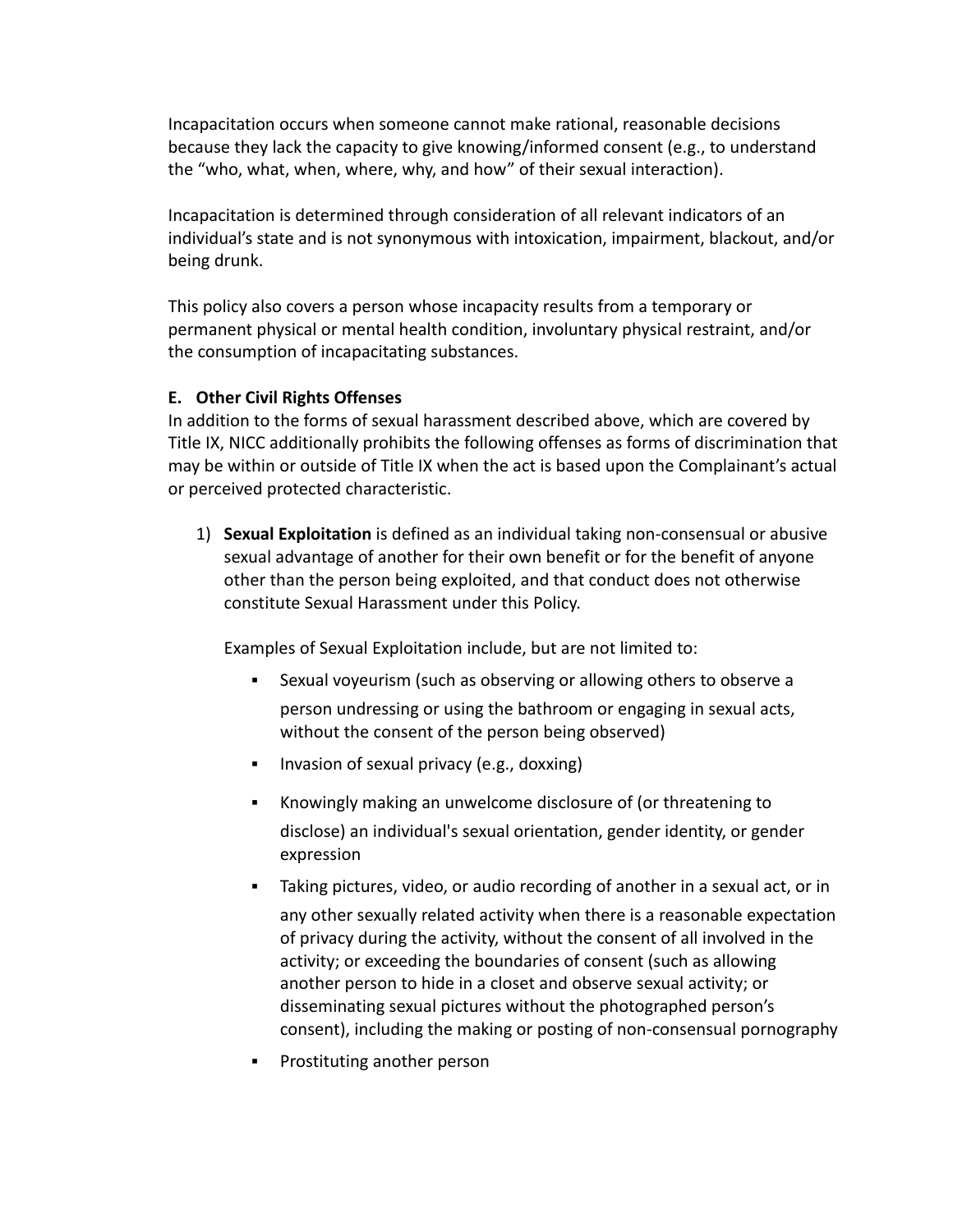- Engaging in sexual activity with another person while knowingly infected with human immunodeficiency virus (HIV) or a sexually transmitted disease (STD) or infection (STI), without informing the other person of the virus, disease, or infection
- Causing or attempting to cause the incapacitation of another person (through alcohol, drugs, or any other means) for the purpose of compromising that person's ability to give consent to sexual activity, or for the purpose of making that person vulnerable to non-consensual sexual activity
- Misappropriation of another person's identity on apps, websites, or other venues designed for dating or sexual connections (e.g., spoofing)
- Forcing a person to take an action against that person's will by threatening to show, post, or share information, video, audio, or an image that depicts the person's nudity or sexual activity
- Knowingly soliciting a minor for sexual activity
- Engaging in sex trafficking
- Knowingly creating, possessing, or disseminating child pornography
- 2) **Harm/Endangerment** is defined as threatening or causing physical harm; extreme verbal, emotional, or psychological abuse; or other conduct which threatens or endangers the health or safety of any person or damages their property.
- 3) **Discrimination** is defined as actions that deprive, limit, or deny other members of the community of educational or employment access, benefits, or opportunities, including disparate treatment.
- 4) **Intimidation** is defined as implied threats or acts that cause the Complainant reasonable fear of harm.
- 5) **Hazing** is defined as acts likely to cause physical or psychological harm or social ostracism to any person within the NICC community, when related to the joining or participating in any group-affiliation activity.
- 6) **Bullying** is defined as repeated and/or severe aggressive behavior that is likely to intimidate or intentionally hurt, control, or physically or mentally diminish the Complainant, that is not speech or conduct that is otherwise protected by the First Amendment.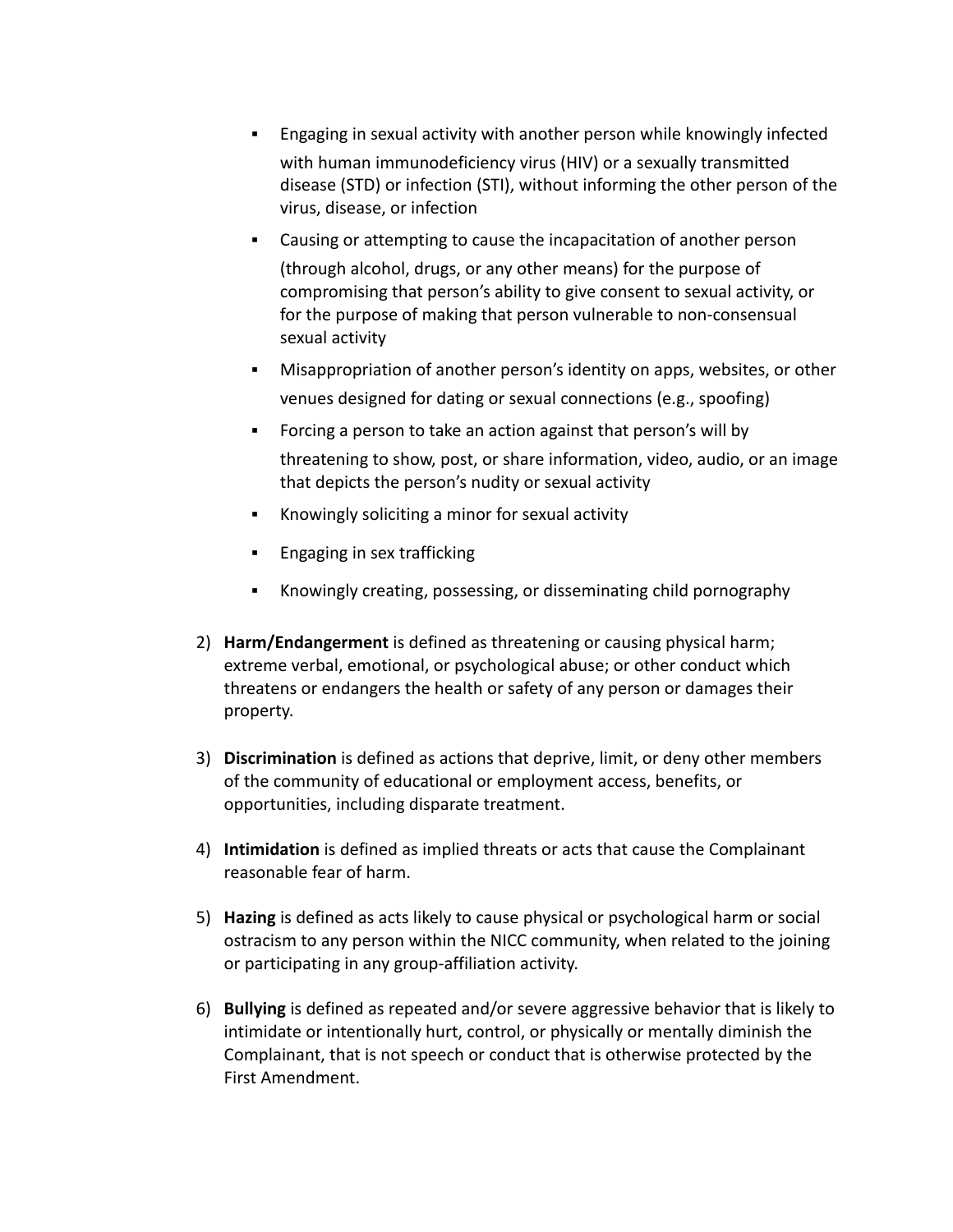Violation of any other NICC policies may constitute a Civil Rights Offense when a violation is motivated by actual or perceived protected characteristic(s), and the result is a discriminatory limitation or denial of employment or educational access, benefits, or opportunities.

Sanctions for the above-listed Civil Rights Offenses range from warning through expulsion/termination.

# **17. Retaliation**

NICC and any member of NICC's community are prohibited from taking or attempting to take materially adverse action by intimidating, threatening, coercing, harassing, or discriminating against any individual for the purpose of interfering with any right or privilege secured by law or policy, or because the individual has made a report or complaint, testified, assisted, or participated or refused to participate in any manner in an investigation, proceeding, or hearing under this Policy and procedure.

Acts of alleged retaliation should be reported immediately to the Title IX Coordinator and will be promptly investigated. NICC will take all appropriate and available steps to protect individuals who fear that they may be subjected to retaliation.

The exercise of rights protected under the First Amendment does not constitute retaliation.

It is not retaliatory for NICC to pursue a code of conduct violation for providing material false statements in the course of the grievance process.

# <span id="page-21-0"></span>**18. Title IX Mandated Reporting**

All NICC employees (faculty, staff, administrators) are expected to report actual or suspected discrimination, harassment, and/or retaliation to appropriate officials immediately, although there are some limited exceptions.

To make informed choices, it is important to be aware of confidentiality and mandatory reporting requirements when consulting institutional resources. Within the institution, some resources may maintain confidentiality and are not required to report actual or suspected harassment, discrimination, or retaliation in a way that identifies the parties. They may offer options and resources without any obligation to inform an outside agency or institution official unless a Complainant has requested the information be shared.

If a Complainant expects formal action in response to their allegations, reporting to any Mandated Reporter can connect them with resources to report alleged crimes and/or policy violations, and these employees will immediately pass reports to the Title IX Coordinator (and/or police, if desired by the Complainant or required by law), who will act when an incident is reported to them.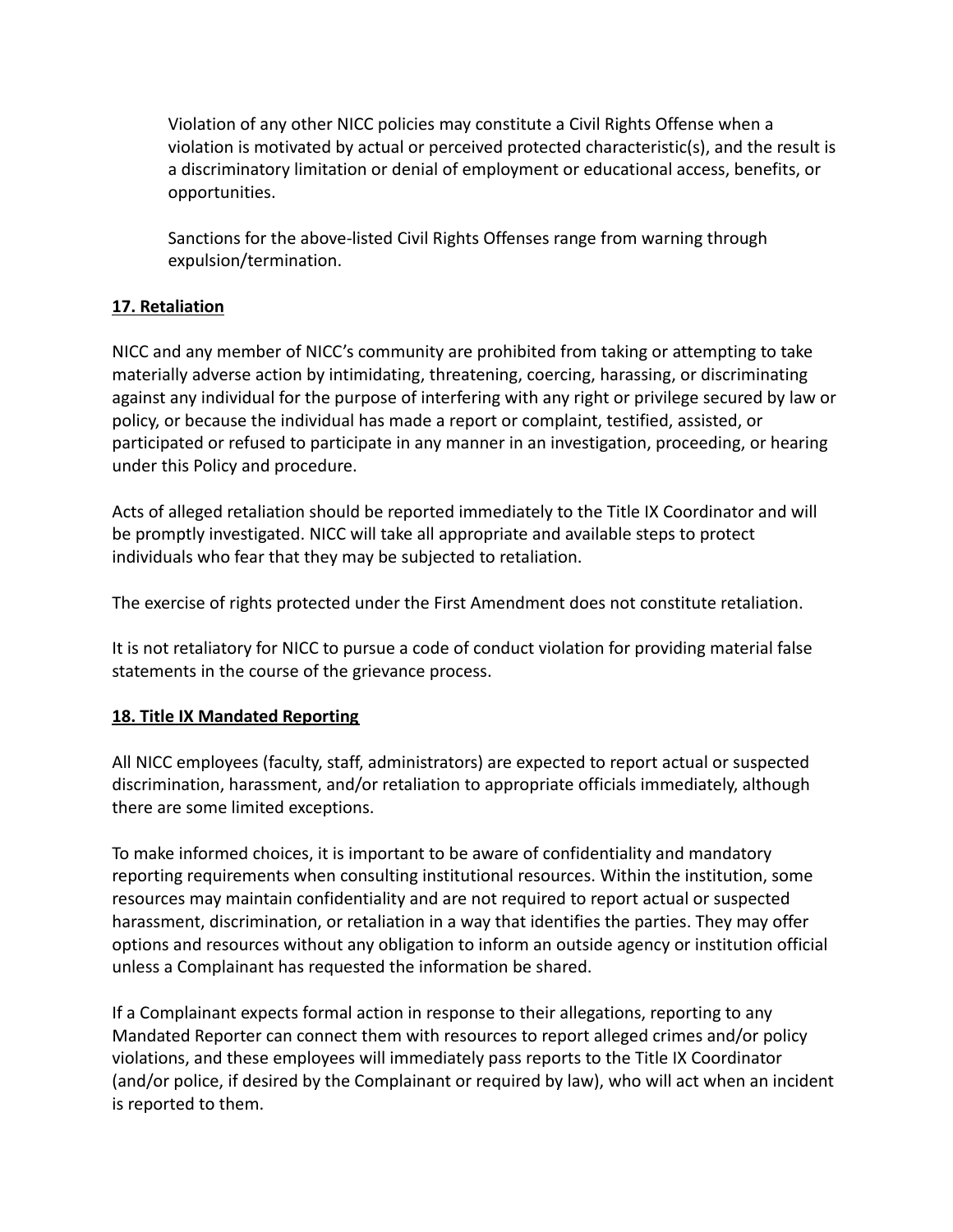The following sections describe the NICC reporting options for a Complainant or third party (including parents/guardians when appropriate):

# **A. Confidential Resources**

If a Complainant would like the details of an incident to be kept confidential, the Complainant may speak with:

- On-campus licensed mental health counselors
- Community-based (non-employees):
	- o Licensed professional counselors and other medical providers
	- o Local rape crisis counselors
	- o Domestic violence resources
	- o Local or state assistance agencies
	- o Clergy/Chaplains
	- o Attorneys

All of the above-listed individuals will maintain confidentiality when acting under the scope of their licensure, professional ethics, professional credentials, or official designation, except in extreme cases of immediacy of threat or danger to self or others, or when required to disclose by law or court order.

NICC's Mental Health counselors (students) and the Employee Assistance Program (employees) are available to help free of charge and may be consulted on an emergency basis during normal business hours.

Employees who have confidentiality as described above, and who receive reports within the scope of their confidential roles will timely submit anonymous statistical information for Clery Act purposes unless they believe it would be harmful to their client, patient, or parishioner.

# **B. Mandated Reporters and Formal Notice/Complaints**

All NICC employees (including student employees), with the exception of those who are designated as Confidential Resources, are Mandated Reporters and must promptly share with the Title IX Coordinator all known details of a report made to them in the course of their employment.

Employees must also promptly share all details of behaviors under this Policy that they observe or have knowledge of, even if not reported to them by a Complainant or third party.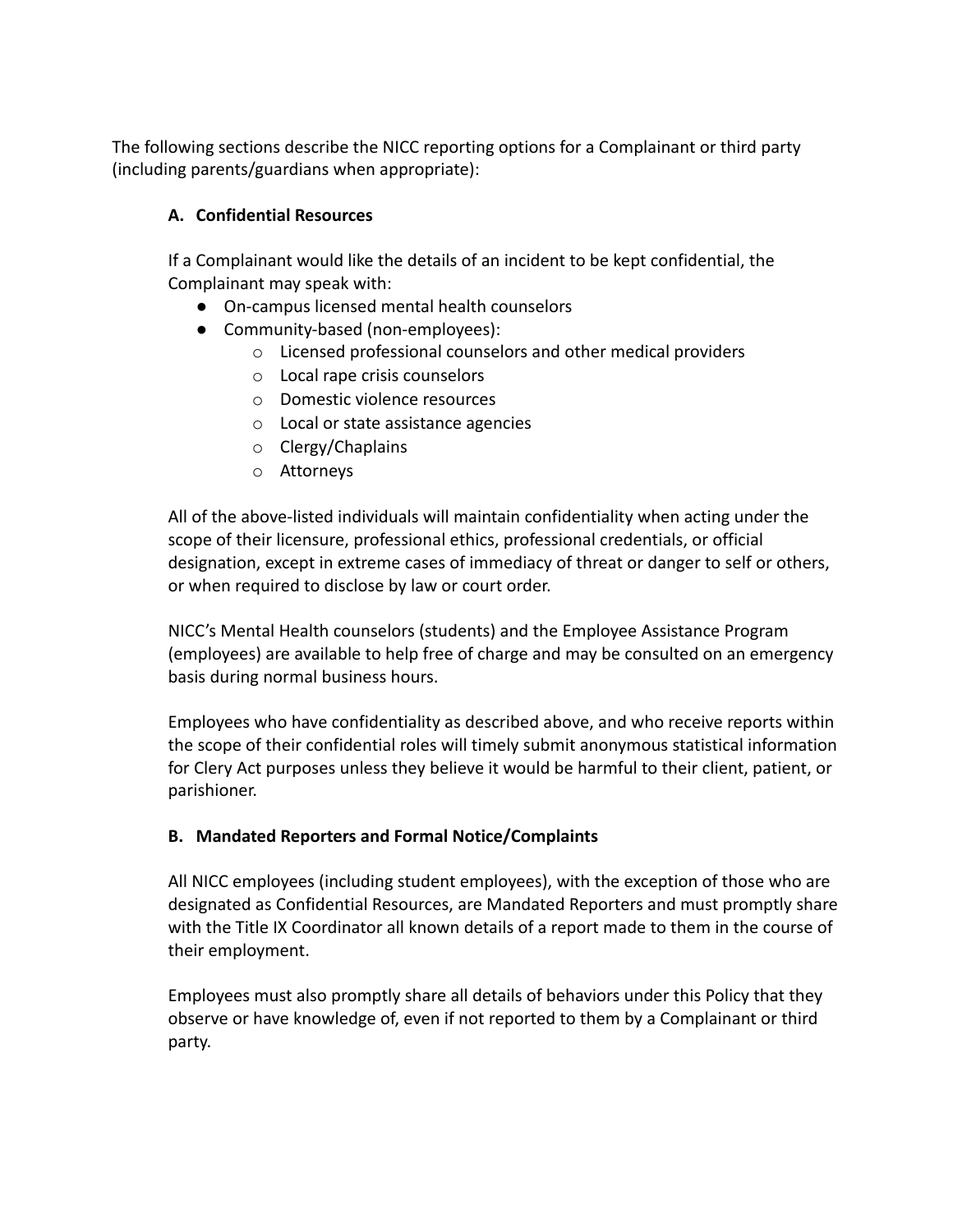Complainants may want to carefully consider whether they share personally identifiable details with non-confidential Mandated Reporters, as those details must be shared with the Title IX Coordinator.

Generally, disclosures in climate surveys, classroom writing assignments or discussions, human subjects research, or at events such as "Take Back the Night" marches or speak-outs do not provide notice that must be reported to the Title IX Coordinator by employees, unless the Complainant clearly indicates that they desire a report to be made or a seek a specific response from the NICC.

Supportive measures may be offered as the result of such disclosures without formal NICC action.

Failure of a Mandated Reporter, as described above in this section, to report an incident of harassment, discrimination, or retaliation of which they become aware is a violation of NICC Policy and can be subject to disciplinary action for failure to comply/failure to report.

Though this may seem obvious, when a Mandated Reporter is engaged in harassment or other violations of this Policy, they still have a duty to report their own misconduct, though NICC is technically not on notice simply because a harasser is also a Mandated Reporter unless the harasser does in fact report themselves.

Finally, it is important to clarify that a Mandated Reporter who is themselves a target of harassment or other misconduct under this Policy is not required to report their own experience, though they are, of course, encouraged to do so.

#### **19. When a Complainant Does Not Wish to Proceed**

If a Complainant does not wish for their name to be shared, does not wish for an investigation to take place, and/or does not want a Formal Complaint to be pursued, they may make such a request to the Title IX Coordinator, who will evaluate that request in light of the duty to ensure the safety of the institution and to comply with state or federal law.

The Title IX Coordinator has ultimate discretion over whether the NICC proceeds when the Complainant does not wish to do so, and the Title IX Coordinator may sign a Formal Complaint to initiate a grievance process, usually upon completion of an appropriate violence risk assessment.

The Title IX Coordinator's decision is based on results of the violence risk assessment that show a compelling risk to health and/or safety that requires NICC to pursue formal action to protect the community.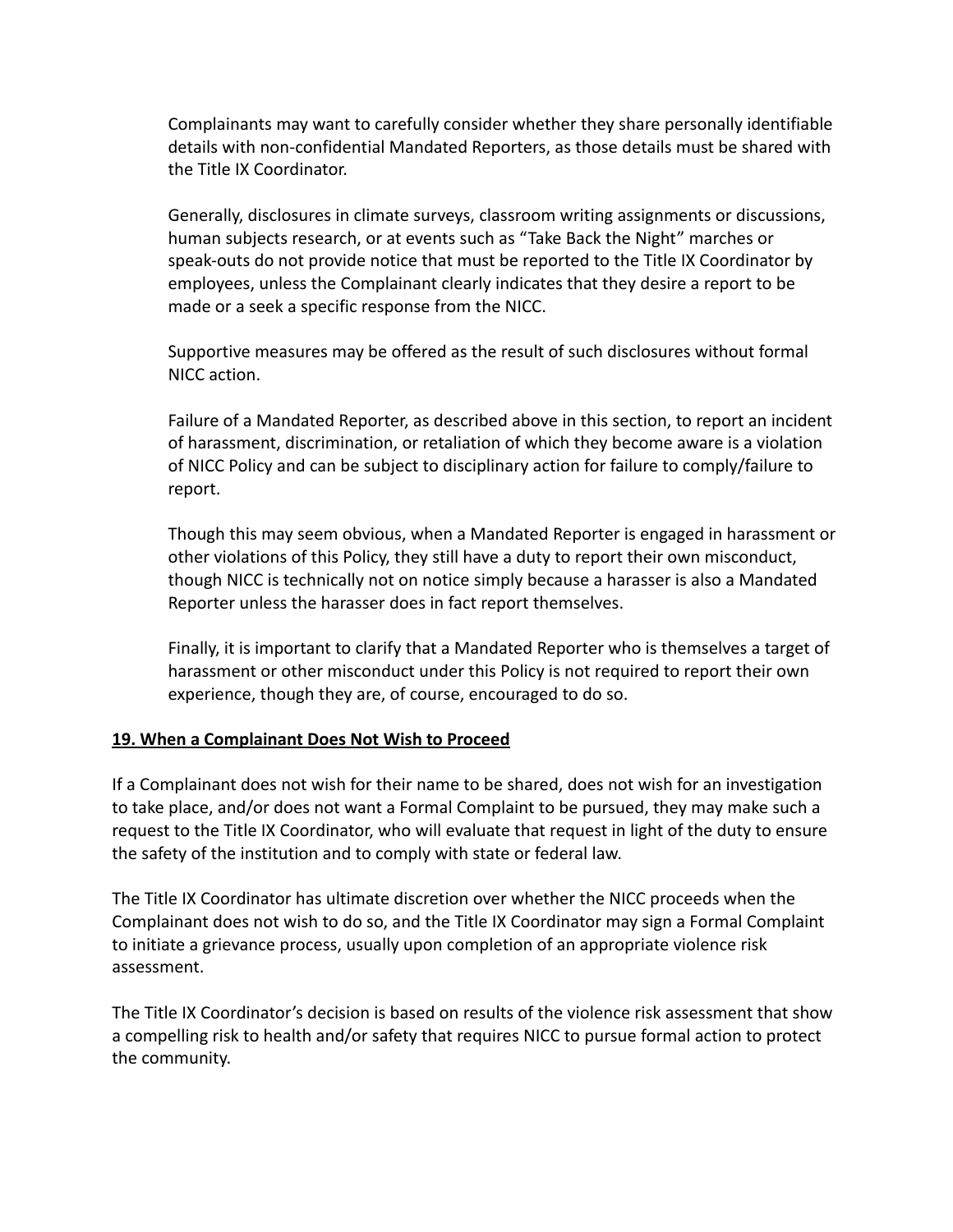A compelling risk to health and/or safety may result from evidence of patterns of misconduct, predatory conduct, threats, abuse of minors, use of weapons, and/or violence. NICC may be compelled to act on alleged employee misconduct irrespective of a Complainant's wishes.

The Title IX Coordinator must also consider the effect that non-participation by the Complainant may have on the availability of evidence and NICC's ability to pursue a Formal Grievance Process fairly and effectively.

When the Title IX Coordinator executes the written complaint, they do not become the Complainant. The Complainant is the individual who is alleged to be the victim of conduct that could constitute a violation of this Policy.

When NICC proceeds, the Complainant (and/or their Advisor) may have as much or as little involvement in the process as they wish. The Complainant retains all rights of a Complainant under this Policy irrespective of their level of participation. Typically, when the Complainant chooses not to participate, the Advisor may be appointed as proxy for the Complainant throughout the process, acting to ensure and protect the rights of the Complainant, though this does not extend to the provision of evidence or testimony.

Note that NICC's ability to remedy and respond to notice may be limited if the Complainant does not want the NICC to proceed with an investigation and/or grievance process. The goal is to provide the Complainant with as much control over the process as possible, while balancing the NICC's obligation to protect its community.

In cases in which the Complainant requests confidentiality/no formal action and the circumstances allow the NICC to honor that request, the NICC may offer [Informal Resolution](https://docs.google.com/document/d/1OYgfKyA-nY8efiZYSYPEy5fV2sOTVx6z/edit#heading=h.2r0uhxc) options, supportive measures, and remedies to the Complainant and the community, but will not otherwise pursue formal action.

If the Complainant elects to take no action, they can change that decision if they decide to pursue a Formal Complaint at a later date. Upon making a Formal Complaint, a Complainant has the right, and can expect, to have allegations taken seriously by NICC and to have the incidents investigated and properly resolved through these procedures. Please consider that delays may cause limitations on access to evidence, or present issues with respect to the status of the parties.

# **20. Federal Timely Warning Obligations**

NICC must issue timely warnings for reported incidents that pose a serious or continuing threat of bodily harm or danger to members of the campus community.

NICC will ensure that a Complainant's name and other identifying information is not disclosed, while still providing enough information for community members to make safety decisions in light of the potential danger.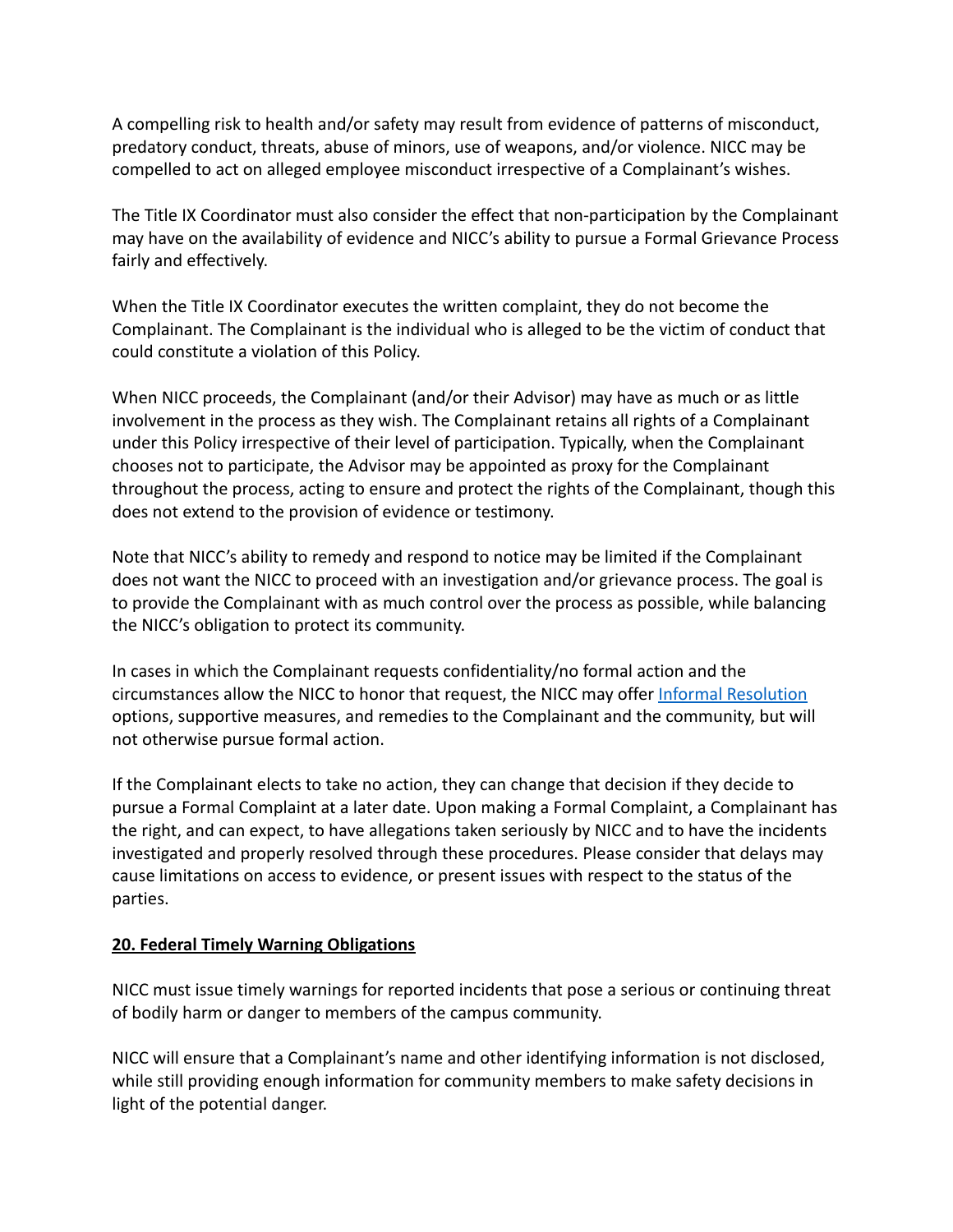# **21. False Allegations and Evidence**

Deliberately false and/or malicious accusations under this Policy are a serious offense and will be subject to appropriate disciplinary action. This does not include allegations that are made in good faith but are ultimately shown to be erroneous or do not result in a policy violation determination.

Additionally, witnesses and parties knowingly providing false evidence; tampering with, or destroying, evidence; or deliberately misleading an official conducting an investigation, hearing, or informal resolution can be subject to discipline under appropriate NICC policies.

### **22. Amnesty**

The NICC community encourages the reporting of misconduct and crimes by Complainants and witnesses. Sometimes, Complainantants or witnesses are hesitant to report to NICC officials or participate in resolution processes because they fear that they themselves may be in violation of certain policies, such as underage drinking or use of illicit drugs at the time of the incident. Respondents may hesitate to be forthcoming during the process for the same reasons.

It is in the best interests of the NICC community that Complainants choose to report misconduct to NICC officials, that witnesses come forward to share what they know, and that all parties be forthcoming during the process.

To encourage reporting and participation in the process, NICC maintains a policy of offering parties and witnesses amnesty from minor policy violations–such as underage consumption of alcohol or the use of illicit drugs–related to the incident.

Amnesty does not apply to more serious allegations such as physical abuse of another or illicit drug distribution. The decision not to offer amnesty to a Respondent is based on neither sex nor gender, but on the fact that collateral misconduct is typically addressed for all students within a progressive discipline system, and the rationale for amnesty–the incentive to report serious misconduct–is rarely applicable to Respondent with respect to a Complainant.

Sometimes, students or employees are hesitant to assist others for fear that they may get in trouble themselves. NICC maintains a policy of amnesty for individuals who offer help to others in need. Although policy violations cannot be overlooked, NICC may provide purely educational options with no official disciplinary finding, rather than punitive sanctions, to those who offer their assistance to others in need.